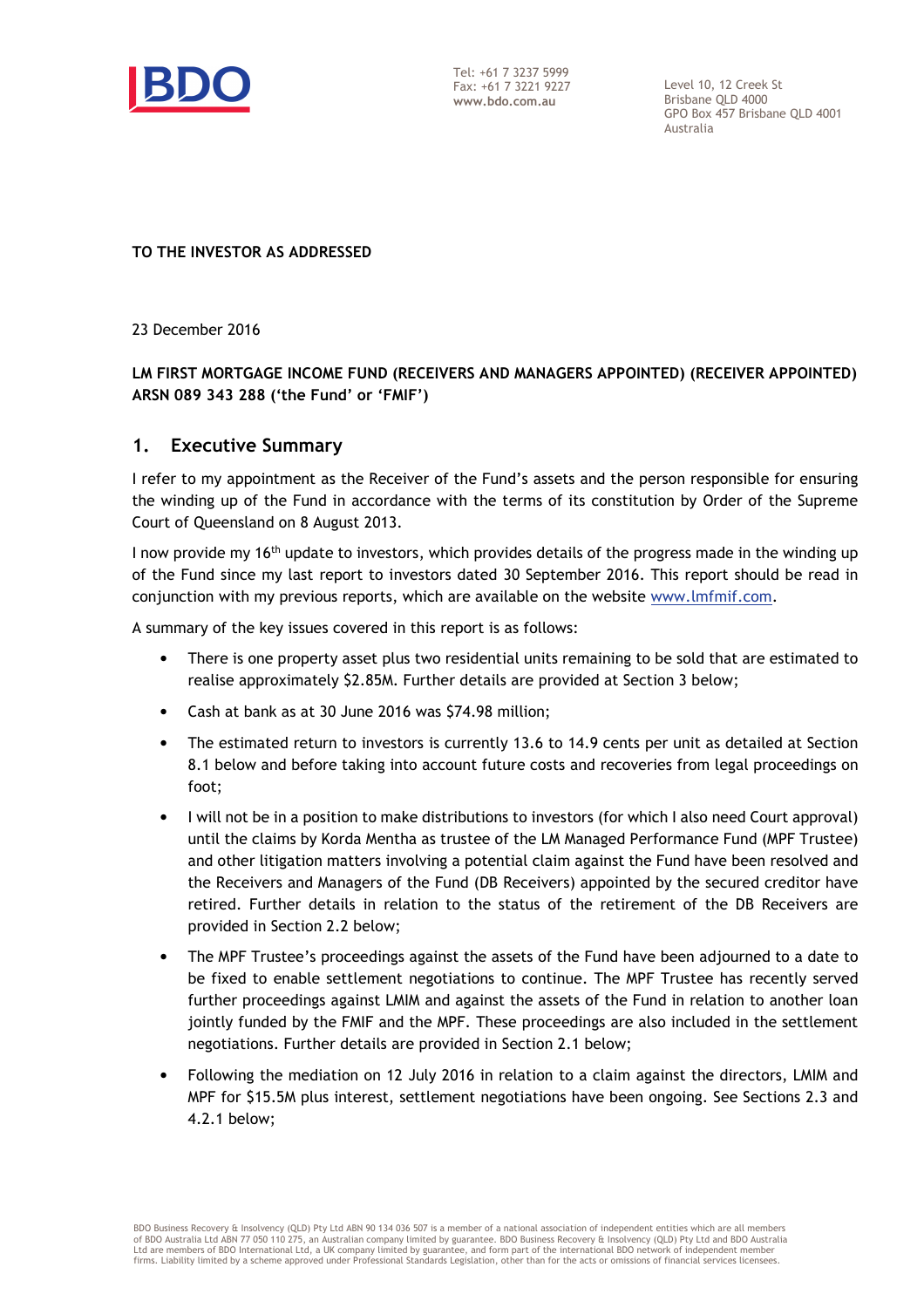

- The former auditors of the Fund filed an application seeking to strike out parts of the claim I caused to be filed against them. The decision has been reserved. Further details are provided in Section 4.1 below;
- The defendants of the Bellpac Liquidator's \$8M Bonds litigation application for special leave to the High Court of Australia after their appeal to the Federal Court failed, was dismissed. Further details in relation to the \$8M Bonds are provided in Section 4.2.2 below;
- The Court is yet to hand down judgement in relation to the remuneration claimed by the liquidators of LMIM (FTI) against the assets of the Fund. Further details in relation to FTI's remuneration claim and indemnity claim are provided in Section 6 below.
- 2. Position of the Secured Creditor, the potential claim by KordaMentha, the trustee of the LM Managed Performance Fund ('MPF') and claims filed against the Fund

## 2.1 Proceedings by the Trustee of the MPF against LMIM and the Fund

2.1.1 Assigned Loans Claim

I refer to my previous update to investors dated 30 September 2016 and confirm that on 19 August 2016 Justice Applegarth delivered judgement on my strike out applications. A key issue which was subject to argument on the hearing of the applications was whether the indemnity claim against the assets of the Fund should be struck out. His Honour declined to strike out the indemnity claim, granted the plaintiff leave to amend, and directed the parties to agree on a form of order to give effect to His Honour's reasons.

At a review on 16 December 2016, the review was adjourned to a date to be fixed as the parties wished to continue negotiations to settle the litigation) in conjunction with the proceedings in section 2.3 below;

### 2.1.2 AIIS Loan Claim

On 3 November 2016, the MPF Trustee filed an application for leave to proceed against LMIM in relation to a statement of claim (SOC) that was filed on 16 December 2015 but had not been served on LMIM. The MPF Trustee has advised that it has taken this action to preserve the proceedings from going stale as the proceedings would not have been served on LMIM within the required 12 months.

The claim is for approximately \$16.82 million equitable compensation against LMIM and a claim against the assets of the FMIF for approximately \$3.9 million. In this regard, the MPF Trustee seeks a declaration that FMIF holds on constructive trust the amount of approximately \$3.9 million being alleged interest paid by the MPF to the FMIF on a loan made to a borrower, Australian International Investment Services Pty Ltd (AIIS) to which both the FMIF and MPF made loans. The MPF Trustee also seeks a declaration that the MPF is entitled to be indemnified out of the assets of the FMIF for the liability of the MPF Trustee and LMIM in relation to the transactions. In the affidavit filed with the application for leave, it is noted that the MPF Trustee's claim will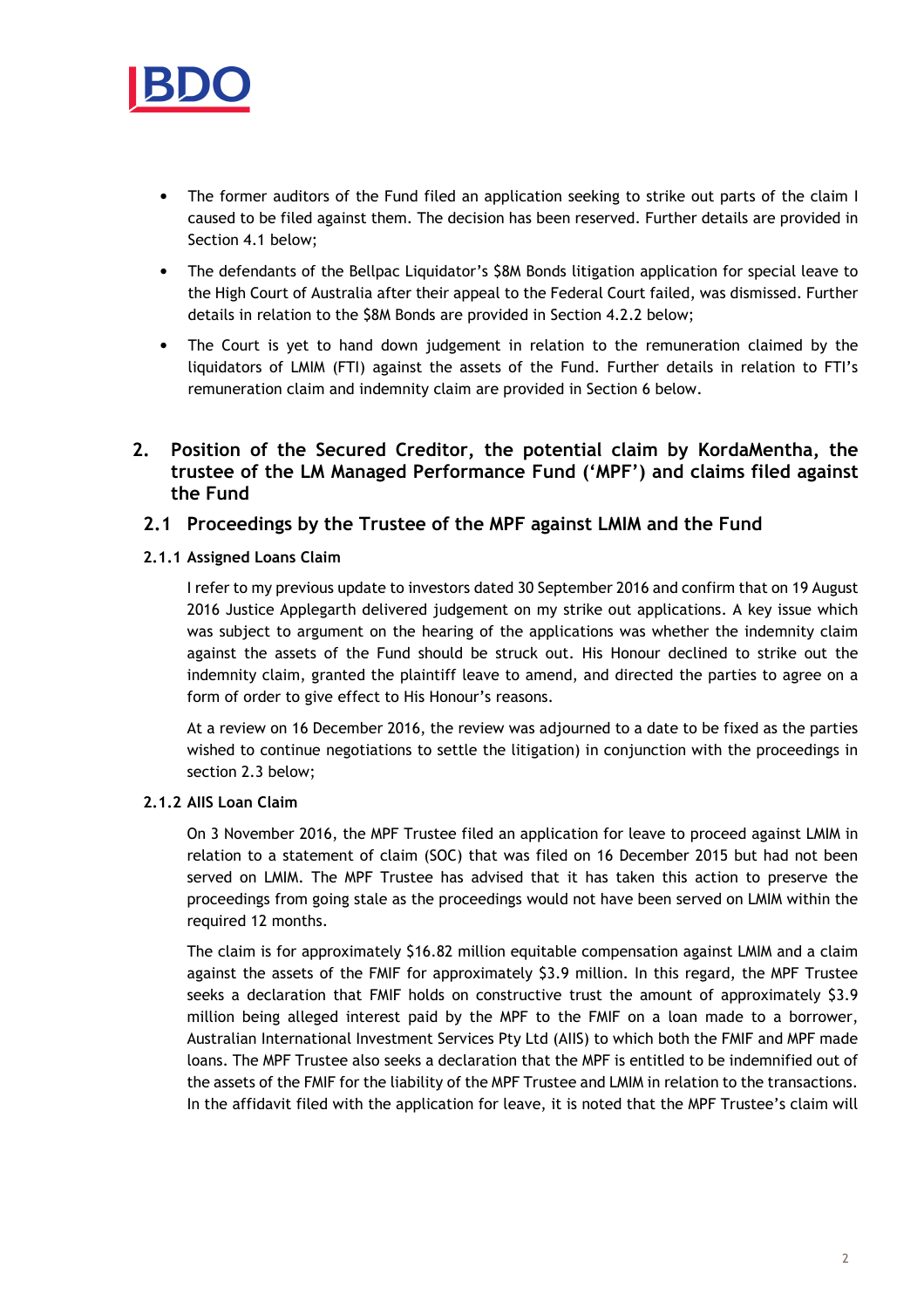

be increased to approximately \$4.138 million as further amounts of interest alleged to have been funded by MPF on the loan paid to FMIF have been ascertained since they filed the proceedings.

At the hearing of the MPF Trustee's application on 22 November 2016, orders were made granting the leave sought on the condition that any judgment against the defendant will not be enforced without further leave of the court, that the MPF Trustee serve the SOC by 15 December 2016 and the defendant is not required to file a defence and any counterclaim until 28 days after the plaintiff gives written notice to LMIM and myself that a defence and any counterclaim is required to be filed.

The SOC was served on LMIM on 28 November 2016.

### 2.2 Position of the Secured Creditor

I refer to my comments in my previous updates to investors. The matter precluding the retirement of the DB Receivers is the provision of a release by the MPF Trustee.

I continue to liaise with the DB Receivers about their ongoing role and the possibility of their retirement. See also my comments in section 2.3 below.

### 2.3 Proceedings against the MPF, LMIM and the Directors of LMIM

I refer to my previous updates to investors and confirm the following:

- I filed a statement of claim in the Supreme Court of Queensland, against a number of parties including the MPF Trustee, in respect of loss suffered by the FMIF as a result of an amount paid to MPF in the Bellpac litigation matter. The claim is for \$15.5M plus interest;
- discovery in the proceedings has been completed;
- a mediation took place on 12 July 2016. The proceedings were not settled at the mediation, however the parties continue to discuss a potential settlement of the litigation which includes discussions to resolve those matters referred to at sections 2.1 and 2.2 above.

I summarise developments since my update to investors dated 30 September 2016 as follows:

- a review hearing of the proceedings was held on 13 October 2016 at which time orders were made for an application and outline of submissions to be made regarding the directors claim for privilege in those proceedings.
- The review hearing on 13 October 2016 was adjourned to 24 October 2016. However, orders were made that I file an application (and written submissions) against the director defendants regarding their claim for privilege by 20 October 2016 given that ASIC had discontinued their proceedings against the  $2^{nd}$  and  $6^{th}$  director defendants;
- On 20 October 2016, I caused to be filed and served an application against the  $2^{nd}$  and  $6<sup>th</sup>$  director defendants seeking to vary the previous orders made by the Court allowing them to claim privilege and accordingly not to plead a detailed defence to matters alleged against them. The  $6<sup>th</sup>$  defendant consented to the orders sought in my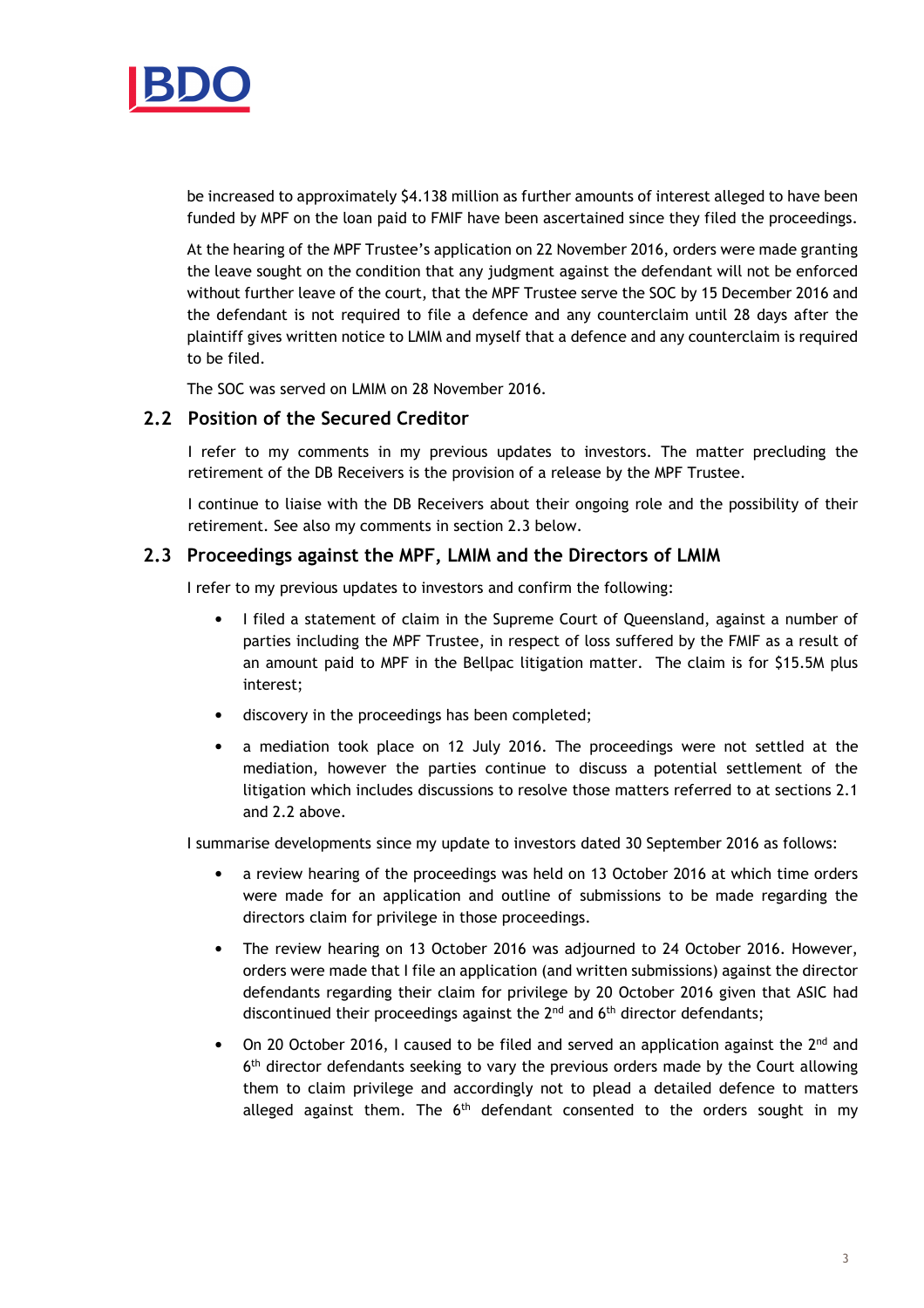

application. The  $2^{nd}$  defendant opposed the application. The application was heard on 24 October 2016.

- At the hearing of the application on 24 October 2016 orders were made as follows:
	- $\circ$  That the dispensation granted to the 6<sup>th</sup> defendant on 30 April 2015 (in respect of a claim for privilege), as varied by the order of 30 June 2015, be revoked;
	- o an amended statement of claim be filed by 7 November 2016;
	- $\circ$  The 6<sup>th</sup> defendant file and serve an amended defence on or before 5 December 2016;
	- o an amended reply be filed on or before 19 December 2016;
	- The 6<sup>th</sup> defendant make disclosure on or before 16 January 2017.

The decision on the application in so far as it relates to the  $2<sup>nd</sup>$  defendant was reserved by the Court.

- In accordance with these orders, I filed an amended statement of claim on 7 November 2016.
- On 7 December 2016, the Court made orders (by consent) extending the timetable which was the subject of the orders made on 24 October 2016 in relation to the 6<sup>th</sup> defendant. Those orders varied the timetable to the following:
	- $\circ$  The 6<sup>th</sup> defendant now has until 30 January 2017 to file and serve his amended defence;
	- o any amended reply must be filed by 13 February 2017; and
	- $\circ$  The 6<sup>th</sup> defendant has until 13 March 2017 to make disclosure.

The proceedings are ongoing and an update will be provided to investors in relation to this matter in my next report.

### 3. Realisation of Assets

A summary of the remaining real property assets is provided below:

- Two units in a strata titled unit resort situated in North Queensland are to be sold. The DB Receivers are awaiting further documents to be lodged at the land titles office to correct the title references for the units. The units will be marketed for sale once the correct titles have been reissued.
- 11 out of 80 lots of a residential land subdivision in central Queensland remain to be sold. A condition of extending the subdivision approval is that sewer and access easements must be granted. A fresh marketing campaign will commence once this work has been undertaken.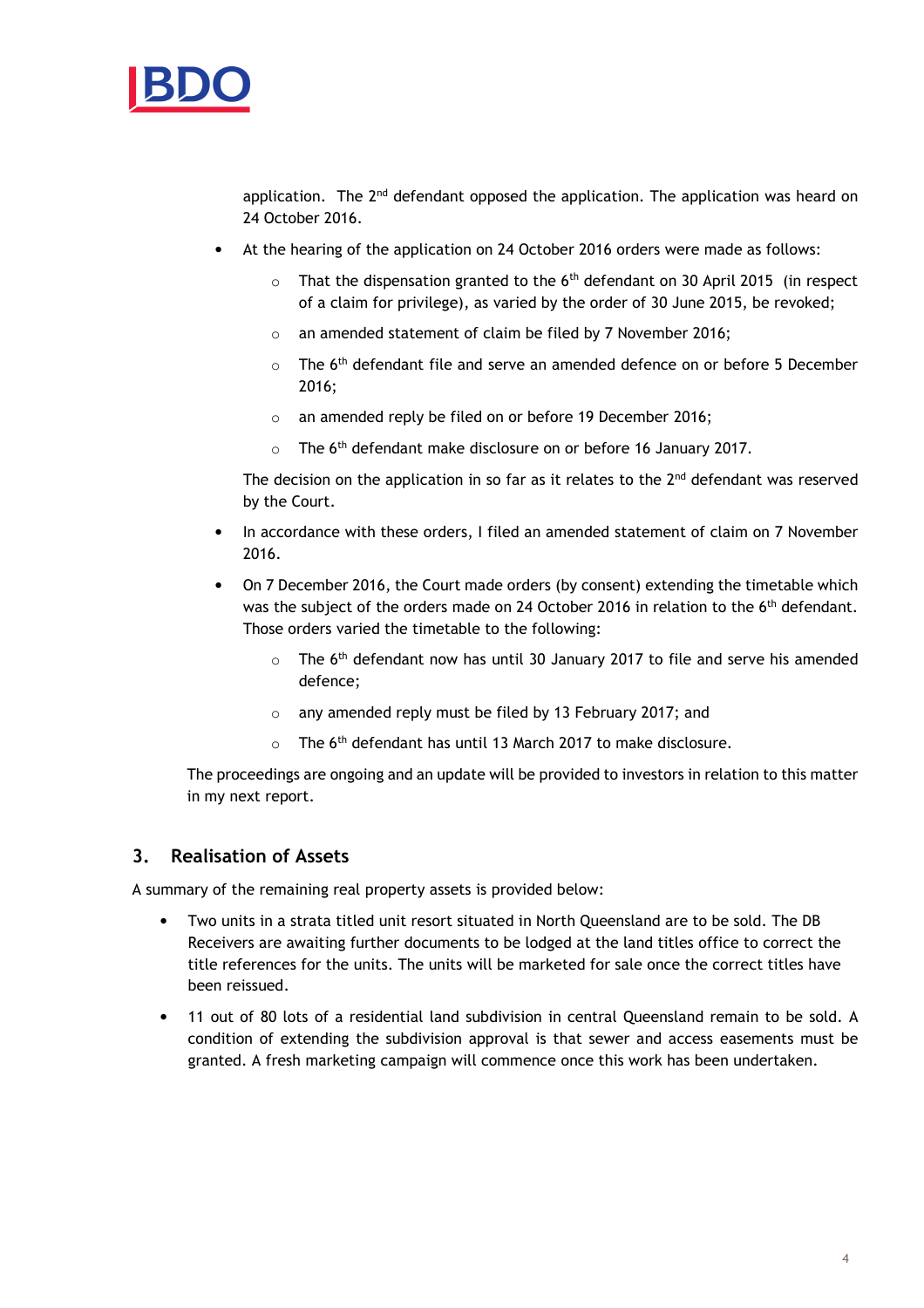

## 4. Other Potential Recoveries/Legal Actions

I provide an update in relation to investigations undertaken to date, legal proceedings on foot and further work to be done, as follows:

## 4.1 Claim Against the Former Auditors

I refer to my previous updates to investors and confirm the following:

- I filed a statement of claim in the Supreme Court of Queensland against the former auditors of the Fund. The claim was substantially amended in April 2016 to incorporate matters ascertained from the public examinations undertaken by me in June and October 2015;
- The former auditors' solicitors lodged and served a strike-out application and supporting affidavit on 27 April 2016 seeking to strike-out certain parts of the claim;
- On 30 May 2016, I filed an application to place the proceedings on the Court's commercial list;
- The hearings of the strike out and commercial list application was adjourned to a date to be fixed to enable the parties to file and serve further documents with respect to the strike out application;
- On 2 August 2016, I filed a second further amended statement of claim;
- On 25 August 2016, orders were made setting out a timetable for documents to be filed by the parties and the hearing of the abovementioned applications were adjourned to 15 December 2016; and
- On 27 September 2016 the defendants filed and served amended submissions and an amended strike out application.

I summarise developments since my update to investors dated 30 September 2016 as follows:

- On 25 November 2016, I filed and served my submissions and affidavits in response to the amended strike out application and the defendant's amended submissions;
- On 1 December 2016, I served on the defendants further and better particulars in relation to the claim;
- On 13 December 2016 the defendants were provided with a copy of the documents referred to in my further and better particulars referred to above;
- At the hearing on 15 December 2016, the Court granted my application to place the proceedings on the commercial list. The decision on the former auditors strike out application has been reserved.

As advised in previous reports to investors, considerable work has been undertaken in quantifying the loss suffered by the Fund for the purposes of these proceedings. The calculation of the loss is almost finalised and as previously advised, will likely be in excess of \$100M. I remain hopeful of achieving a substantial recovery from this matter for the benefit of investors within the next 12 months.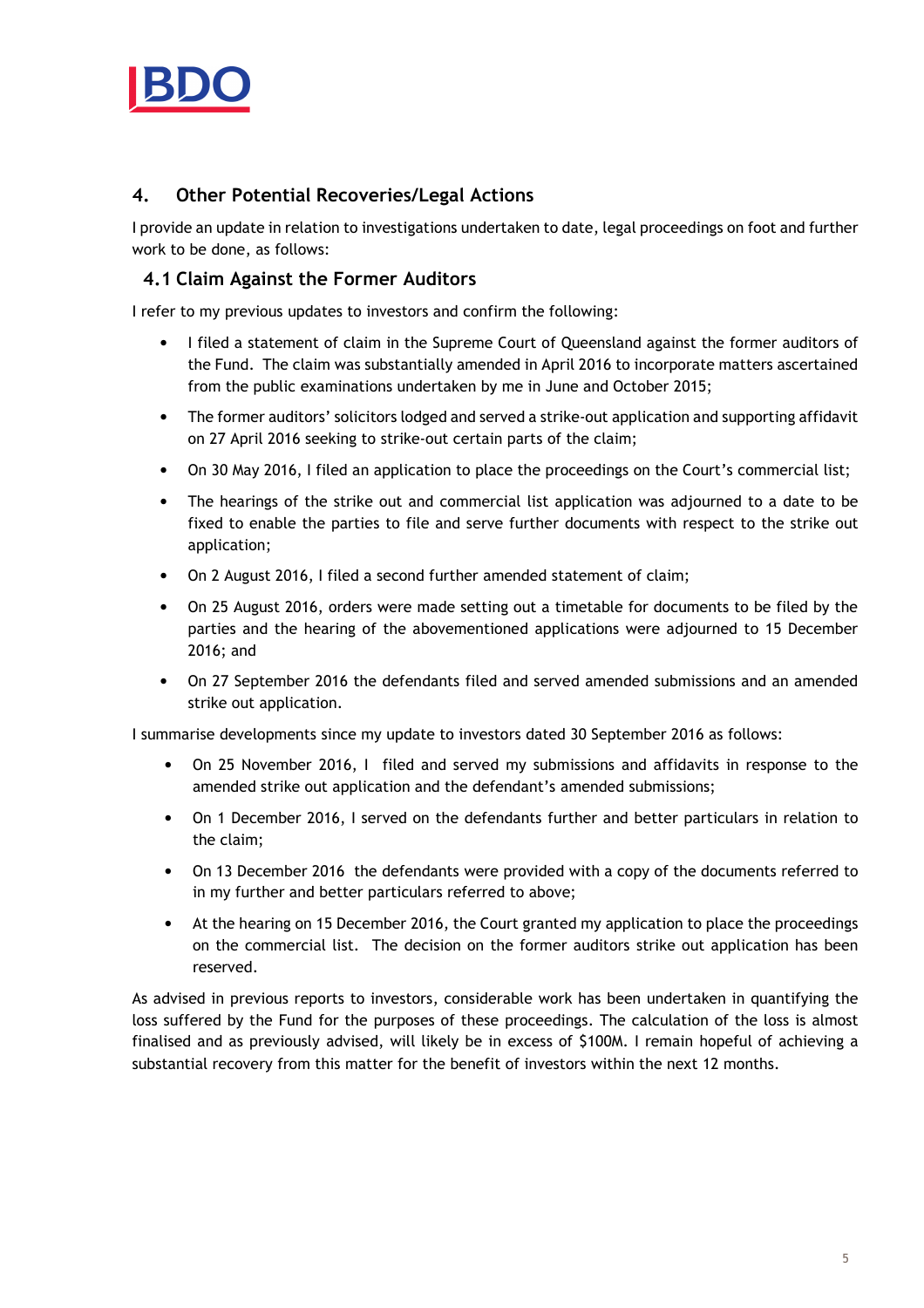

## 4.2 Bellpac Proceedings

#### 4.2.1 Proceedings against LMIM, MPF and Certain Directors

In addition to the claim filed and served against the MPF Trustee in relation to a loss suffered by the Fund from litigation pertaining to the Bellpac loan noted at 2.3 above, there are two further matters relating to Bellpac that have been progressed during the period, as detailed below.

I will provide an update in relation to the outcome of the settlement negotiations in my next report to investors.

#### 4.2.2 Other Bellpac litigation

#### a. Wollongong Coal Ltd (WCL) - Convertible Bonds

I refer to my previous updates to investors and confirm the following:

- The liquidator of Bellpac has received the settlement amount of \$2 million from WCL in relation to the claim for redemption of the \$2 million Bonds held in WCL. These funds are being used to fund the realisation of the \$8 million Bonds held in WCL;
- The defendants' appeal of the decision of the Court which acknowledged that Bellpac (under the control of a liquidator) is the true owner of the \$8 million convertible bonds was unsuccessful;
- In January 2016, the Bellpac Liquidator applied for the conversion of the \$8 million Bonds to shares. As WCL did not issue all of the shares as required under the terms of the Bonds, the Bellpac Liquidator brought proceedings against WCL seeking orders requiring WCL to perform its obligation to redeem the Bonds converted to shares outside of the required time. WCL then made application for security for costs against the Liquidator;
- On 12 July 2016, the defendants in the \$8 million Bonds case made application for special leave to the High Court of Australia to appeal the decision of the Federal Court;

Developments since my last update to investors are as follows:

- On 10 November 2016, the High Court dismissed the defendants' application for special leave to appeal to the High Court the decision in relation to the \$8 million Bonds;
- The Bellpac liquidator has recently advised me that he has negotiated terms to settle the litigation he commenced against WCL on a commercial basis in consideration for a lump sum amount.

I will provide investors with an update of the proposed settlement in my next report given that a draft deed of settlement has not yet been exchanged and the necessary court approvals have not yet been obtained.

#### b. Proceedings against Bellpac Receivers, LMIM, PTAL and others ('the Parties")

I refer to my previous updates to investors and confirm the following:

• The remaining proceedings by the third mortgagee against PTAL alleging a sale of the former Bellpac property at Bellambi NSW (sold to Gujarat NRE Minerals Limited in 2011) at undervalue has been discontinued. All defendants were awarded costs against the plaintiffs when the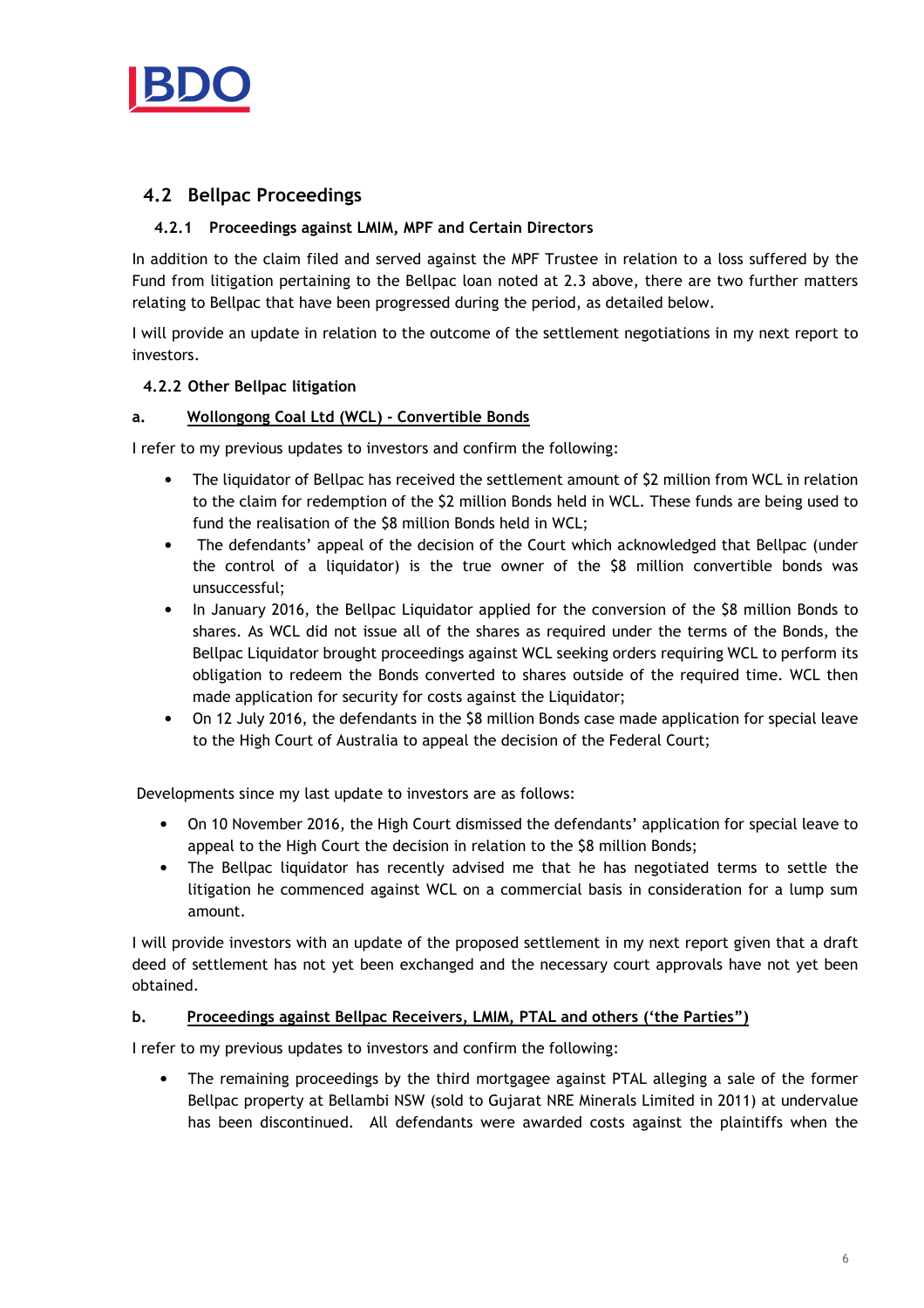

proceedings were discontinued. Security for costs of \$150,000 lodged by way of bank guarantee by the plaintiffs for the claim against PTAL, will be held by the Court pending resolution of the approved or agreed quantum of PTAL's costs;

- The plaintiffs objected to costs as assessed and estimated by the Court. These costs were subsequently settled at a conference held at the Court. Despite subsequent demands made, the plaintiffs failed to pay the settled and Court awarded costs in favour of;
- The Bellpac Receivers, another defendant, have had their costs assessed and an estimate confirmed by the Court however, the plaintiffs also filed an objection to the Court's estimate of the costs. The Court listed the matter for a full taxation on 20 December 2016.

Developments since my last update to investors are as follows:

- I have received a claim from PTAL for reimbursement of their costs incurred in defence of the proceedings. Following requests for further documentation from PTAL and after liaising with my solicitors, I have recently acknowledged that FMIF will reimburse PTAL;
- On 6 November 2016, I caused to be filed winding up applications against the plaintiffs based on the unpaid costs awarded in favour of LMIM as RE of the FMIF; and
- On 7 November 2016 David Clout and Patricia Talty of Clout and Associates were appointed Liquidators over the plaintiff companies, Austcorp No. 20 Pty Ltd and Compromise Creditors Management Pty Ltd

I am awaiting an update from the Liquidators in relation to the status of the winding up and the prospects for a return to creditors. I will also continue to liaise with PTAL to ensure that the bank guarantee for the security for costs of \$150,000 provided by the plaintiffs for the benefit of PTAL will now be recovered for the benefit of FMIF, given FMIF will reimburse PTAL for its defence costs.

## 4.3 Other Potential Claims against LMIM and related Parties

### 4.3.1 Redemptions and Distribution paid to Class B Unit Holders

As advised in my previous reports, investigations have been undertaken via the public examinations conducted in 2015 and subsequent thereto in relation to redemptions and distributions paid to the Class B unit holders (the feeder funds) when the Fund had suspended redemptions and distributions to other classes of members.

I will provide investors with an update in relation to this matter in my next report.

#### 4.3.2 Claim by ASIC against the directors

As advised in my previous reports, ASIC commenced civil penalty proceedings in the Federal Court of Australia in November 2014 against Peter Drake, Francene Mulder, Eghard Van Der Hoven, Simon Tickner and Lisa Darcy. ASIC alleges Mr Drake used his position to gain an advantage for himself and the former directors breached their duties for failing to act with the proper degree of care and diligence regarding transactions involving the MPF.

ASIC has discontinued its proceedings against Mr Tickner and Ms Darcy, which related to their conduct as directors signing off a loan to Maddison Estate Pty Ltd in 2011.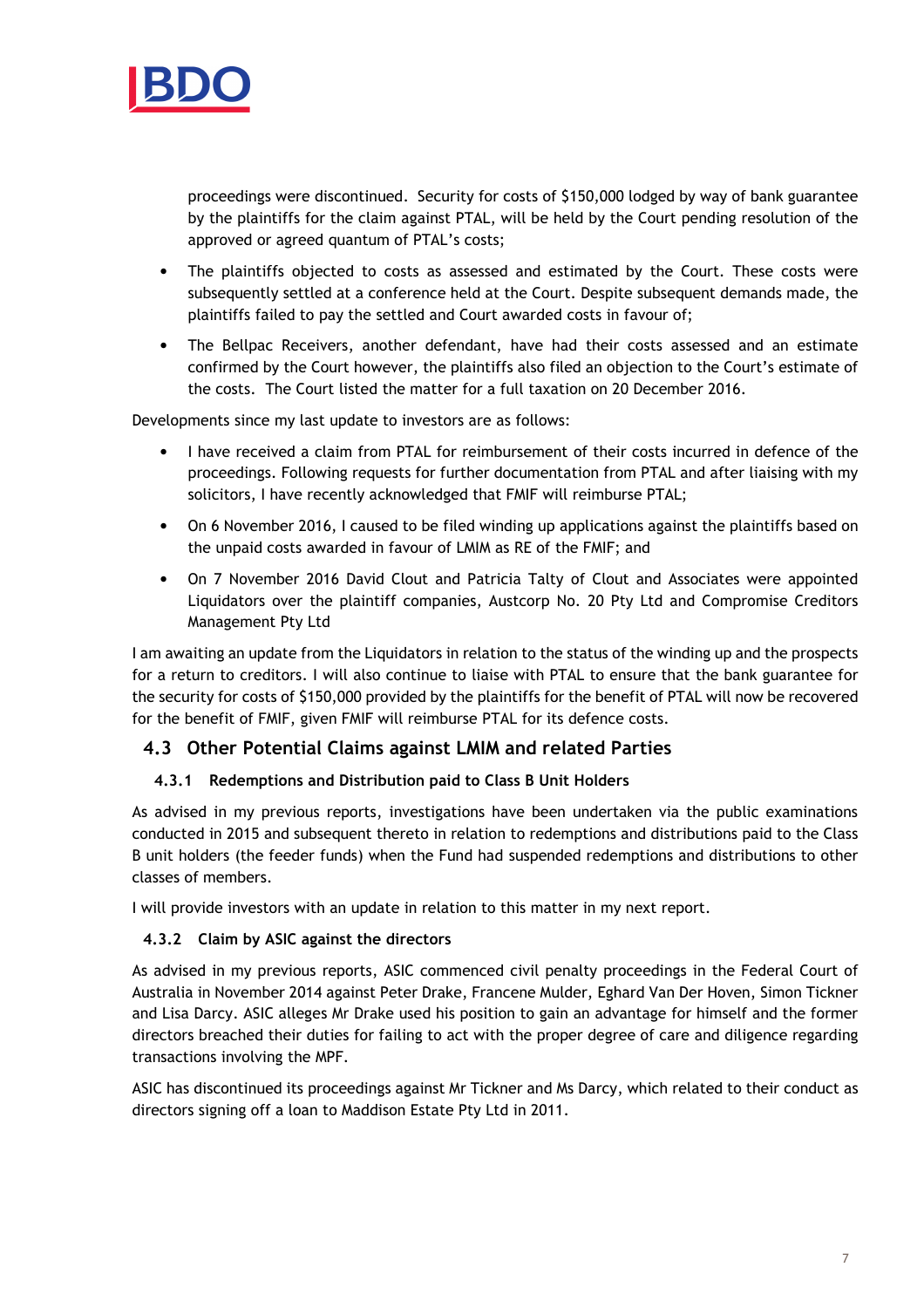

ASIC's proceedings against the other directors focused on both the 2011 transaction and another transaction that occurred in 2012. The proceeding related to the 2012 transaction continues against Mr Drake, Ms Mulder and Mr van der Hoven.

Further details can be found on the ASIC website www.asic.gov.au under media releases. It is understood that the Court will hand down its judgement on Friday 23 December 2016.

### 4.4 Other actions against guarantors and valuers

#### 4.4.1 Various claims against guarantors

I continue to review the remaining loan book to ascertain if there are any further claims against guarantors capable of commercial recoveries. Current ongoing matters that are being prosecuted will not result in material recoveries to investors although will more than cover the costs of the proceedings.

#### 4.4.2 External Valuations

I continue to finalise my investigations into whether the valuations relied on in advancing loans was too high and if there was negligence by the valuer which contributed to the losses, however, I have not at this stage identified any claims that would be commercial to pursue.

## 5. Western Union

Western Union hold funds on account of the FMIF, which represented investor capital distributions returned due to incorrect account details held.

Western Union sought to set off funds held in the FMIF account against liabilities of other LM related entities, however a confidential commercial settlement has been negotiated. The amount of the claim is approximately \$93,000 (subject to exchange rate fluctuations). While the terms of settlement have been agreed, Western Union requested that the terms be further recorded in a settlement deed. The terms of the draft settlement deed are still being finalised. I am hopeful that this matter can be finalised shortly.

## 6. LM Investment Management Ltd ("LMIM")

## 6.1 Liquidators of LMIM's (FTI Consulting) application for remuneration approval

As previously advised, FTI filed a Further Amended Originating Application on 16 December 2015 for the determination of their remuneration claimed as liquidators of LMIM in the amount of \$3,098,251.83 for the period from the date of their appointment to 30 September 2015 from assets of the Fund.

Judgement is yet to be handed down by the Court.

Please note that all material filed with the Court in relation to FTI's remuneration claim is available on the websites www.lmfmif.com and www.lminvestmentadministration.com. A copy of the judgement and court order will be uploaded to the websites when handed down.

FTI have not submitted further details of their outstanding remuneration and costs up to 30 June 2016 and have advised that they are awaiting the outcome of the judgement noted above.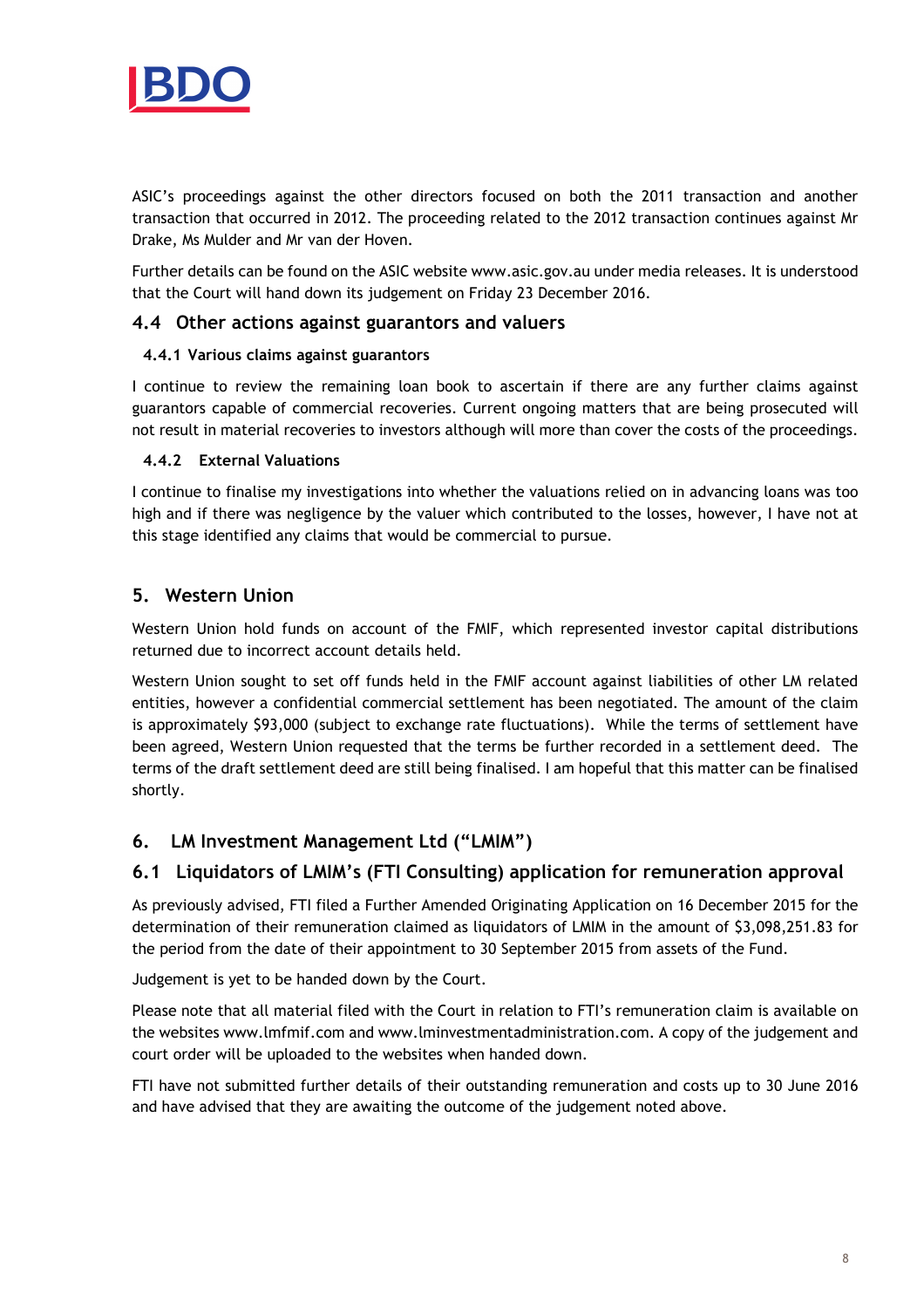

## 6.2 The Liquidators of LMIM's (FTI) indemnity claim against the Fund

As previously advised, FTI has submitted two indemnity claims for \$241,453.54 and \$375,499.78 against the assets of the Fund.

The first claim of \$241,453.54 relates to legal costs incurred in relation to the appeal of the decision appointing me as receiver to wind up the Fund. This claim has been rejected in full pending the judgement to be handed down in relation to FTI's remuneration application.

In respect of the second claim, I accepted \$84,954.41 (\$93,449.85 less GST of \$8,495.44) (Accepted Claim), rejected \$169,243.26 and deferred \$5,473.59 pending the judgement to be handed down in relation to FTI's remuneration application. The balance of FTI's claim has been withdrawn.

FTI immediately sought payment of the Accepted Claim of \$84,954.41.

To avoid the unnecessary costs of arguing over a relatively small sum in comparison to the overall remuneration claimed by FTI, I attended to payment of \$84,954.41.

FTI have also made an application to Court objecting to my decision to reject their indemnity claim noted above (Indemnity Application). No date for the hearing of the Indemnity Application has yet been fixed.

## 7. Management Accounts

As advised in my previous report, the management accounts for the year ending 30 June 2016 are available on the website www.lmfmif.com.

The management accounts for the half-year to 31 December 2016 will be made available by 31 March 2017.

### 8. Investor Information

### 8.1 Estimated Return to Investors

Based on the professional valuations for the properties charged to the Fund, I provide an estimated return to Investors of between 13.6 cents and 14.9 cents per unit as at 30 November 2016, calculated as follows:

|                                                   | Low<br>\$  | <b>High</b><br>\$ |
|---------------------------------------------------|------------|-------------------|
| Cash at Bank                                      | 74,978,461 | 74,978,461        |
| <b>Other Assets</b>                               | ٠          | 1,215,000         |
| Estimated selling prices of properties to be sold | 2,850,000  | 3,050,000         |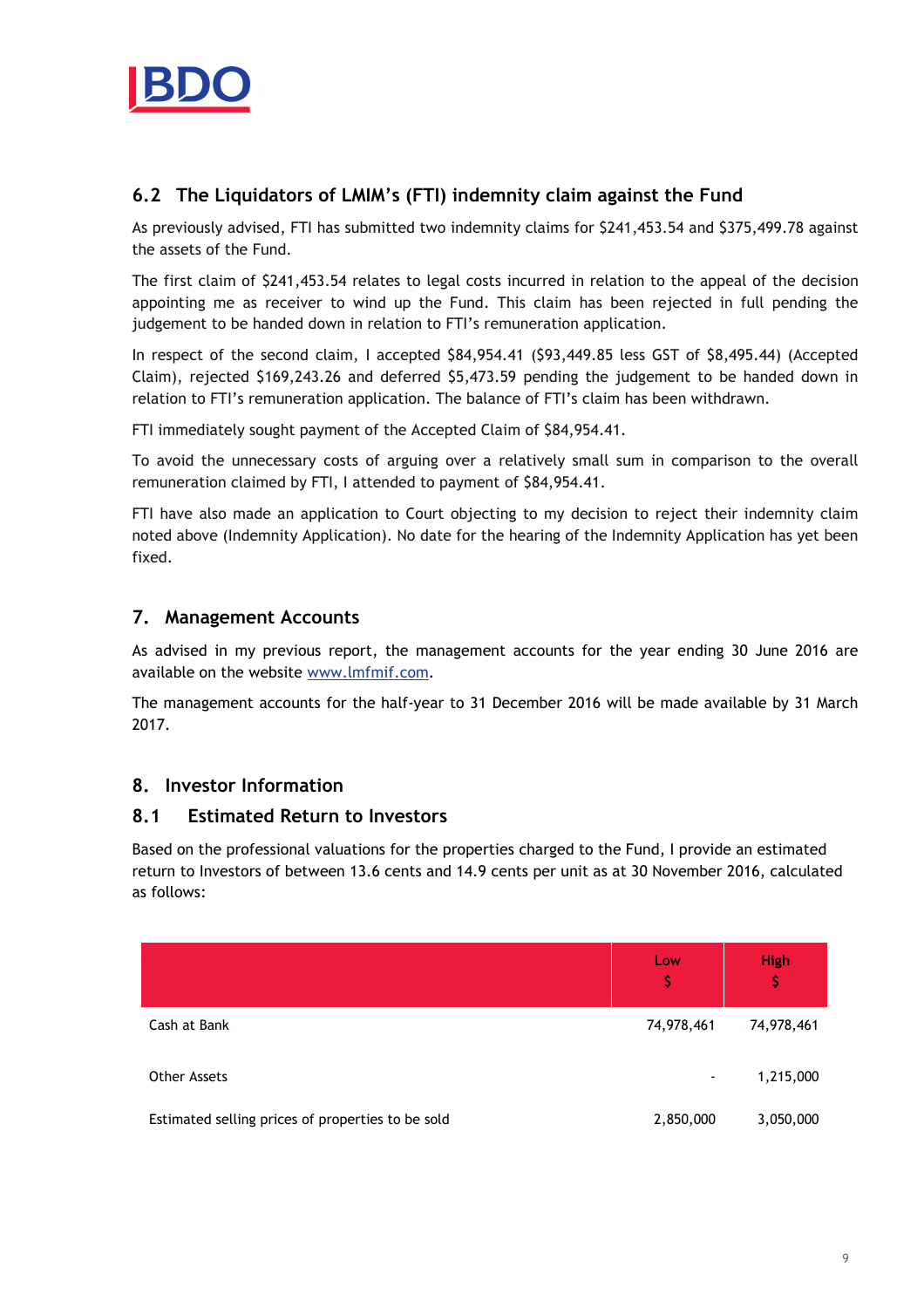

| <b>Estimated Assets Position</b>                                                                                           | 77,828,461                   | 79,243,461            |
|----------------------------------------------------------------------------------------------------------------------------|------------------------------|-----------------------|
|                                                                                                                            |                              |                       |
| Selling costs (estimated 2.5% of sale price)                                                                               | (71, 250)                    | (76, 250)             |
| Other unsecured creditors                                                                                                  | (6, 679, 323)                | (1,950,258)           |
| FTI Fees & legal expenses advised (subject to approval) - refer to<br>Section 6 for further details - maximum amount shown | (4, 211, 638)                | (4, 211, 638)         |
| Receivers and Managers' Fees (DB Receivers)                                                                                | (70, 400)                    | (70, 400)             |
| Receivers and Managers' Legal fees (DB Receivers)                                                                          | (26, 493)                    | (26, 493)             |
| Receiver's fees & outlays (BDO) (including controllerships)                                                                | (1, 259, 516)                | (1, 259, 516)         |
| Receiver's legal fees (BDO)                                                                                                | (283, 284)                   | (283, 284)            |
| <b>Total Liabilities</b>                                                                                                   | $(12,601,904)$ $(7,877,839)$ |                       |
| Estimated net amount available to investors as at 30 November 2016                                                         |                              | 65,226,557 71,365,622 |
| Total investor units                                                                                                       | 478,100,386                  | 478,100,386           |
| Estimated return in the dollar                                                                                             | <b>13.6 cents</b>            | 14.9 cents            |

In my last report to investors I calculated that the estimated return to investors would be between 14 and 15.2 cents in the dollar. The estimated return as at 30 November 2016 has been revised downwards slightly as the estimate and prior estimates do not take into account future operating costs and future Receiver's fees or any legal recoveries against borrowers, valuers or other third parties.

In calculating the estimated return to investors, I have also not provided any allowance for the claim filed by the MPF Trustee as the prospects of a successful claim against the Fund is unknown, however, as detailed earlier in this report, I am hopeful that all claims relating to the MPF matters will be settled shortly.

As advised in my previous reports (and above), I have identified a discrepancy between the units recorded in the investor register and the units recorded in the audited and management accounts for the 2012 financial year. Investigations indicate that the discrepancy relates to the Fund's migration to a new investor management database in 2010 whereby the units of investors who subscribed in a foreign currency were incorrectly recorded in the foreign currency equivalent amount, and not in the Australian dollar equivalent amount in accordance with the Fund's Product Disclosure Statement and Constitution.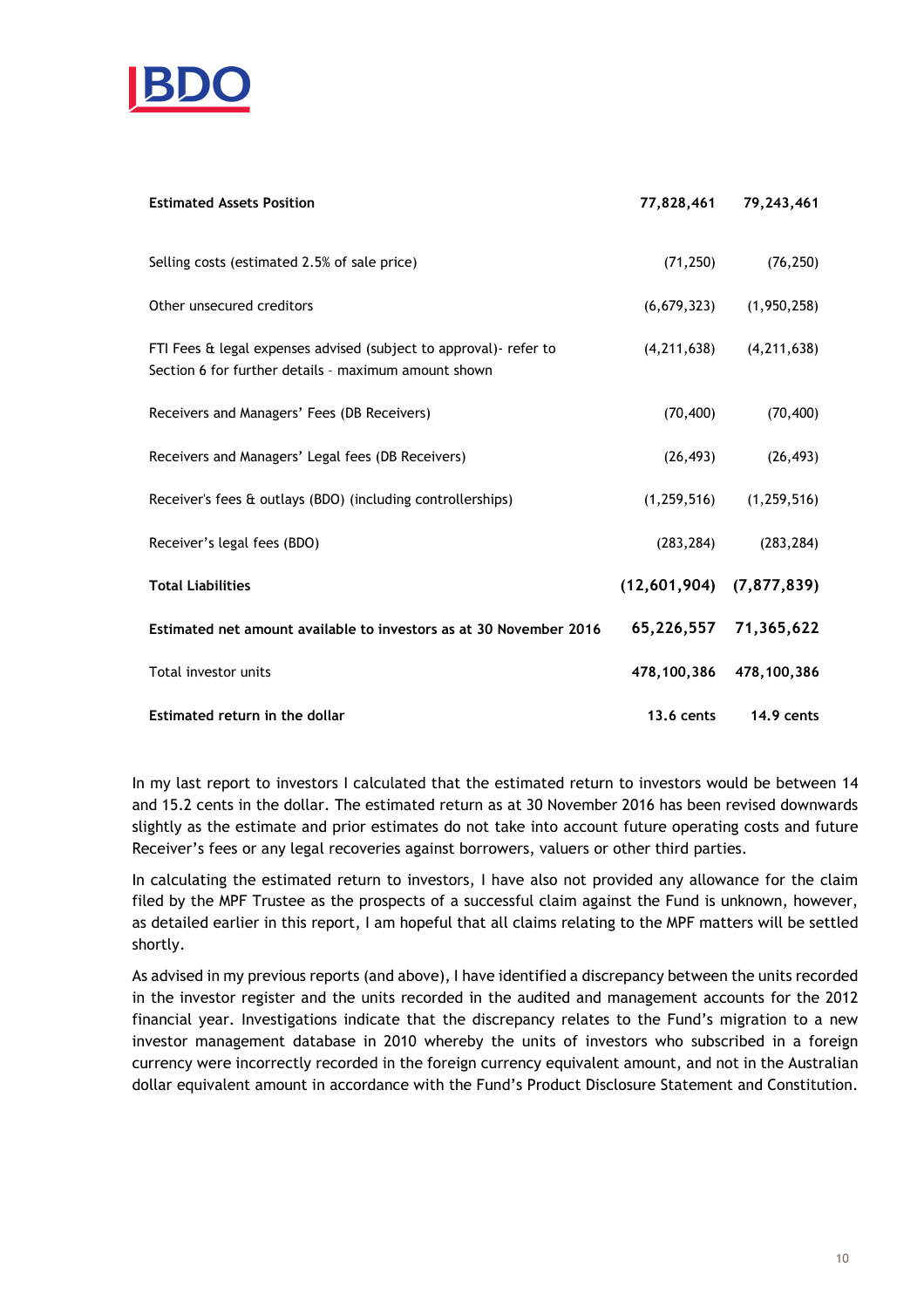

## 8.2 Distributions to Investors

Once the DB Receivers have retired and funds released to me, I will be required to retain certain funds to meet the liabilities of the Fund, including contingent claims that may arise from the auditor claim and Bellpac litigation.

I am also required to seek the directions of the Court before proceeding with the next distribution.

I will update investors as to the expected timing of a distribution as these matters become clearer; however, I am hopeful to be in a position to commence interim distributions in the second quarter of 2017.

Please note that the distribution to Investors will take place after paying secured creditors, costs, land tax, rates, Receivers fees and the unsecured creditors who rank ahead of Investors' interests.

## 8.3 Ongoing Reporting to Investors

Reports will be distributed to investors in accordance with the preferred method of correspondence recorded for each investor in the Fund's database. In order to assist in reducing distribution costs, it would be appreciated if investors could nominate an email address as their preferred method to receive correspondence. Investors may update their details as outlined in Section 8.4 below. For those investors that do not have an email address, correspondence will continue to be sent to you via post.

My next report to investors will be issued by 31 March 2017.

### 8.4 Investors Queries

For any changes to investors details, please review the Useful Forms/Procedures tab on the website www.lmfmif.com which includes information regarding the following procedures:

- Change of Contact Address/Bank Account Details
- Change of Contact Address/Bank Accounts Details of a Deceased Estate
- Change of Trustee of Self-Managed Super Fund
- Transfer of Unit Holding from a Super Fund/ Trustee Company to Personal Name(s)
- Transfer of Unit Holding from a Deceased Estate to a Sole Survivor
- Transfer from a Deceased Estate to a Beneficiary of an Estate

It is a requirement that advisors or other third parties acting on behalf of Unit Holders are doing so pursuant to a relevant Authority/Power of Attorney. Please ensure that a relevant Authority/Power of Attorney accompanies the abovementioned documents as necessary (if an Authority/Power of Attorney has not previously been provided).

It is preferable that all communications are sent via email to enquiries@lmfmif.com with original documents to be mailed as required to:

| <b>BDO</b>        |                          |                        |
|-------------------|--------------------------|------------------------|
| GPO Box 457       |                          |                        |
| Brisbane QLD 4001 |                          |                        |
|                   | Phone: $+61$ 7 3237 5999 | Fax: $+61$ 7 3221 9227 |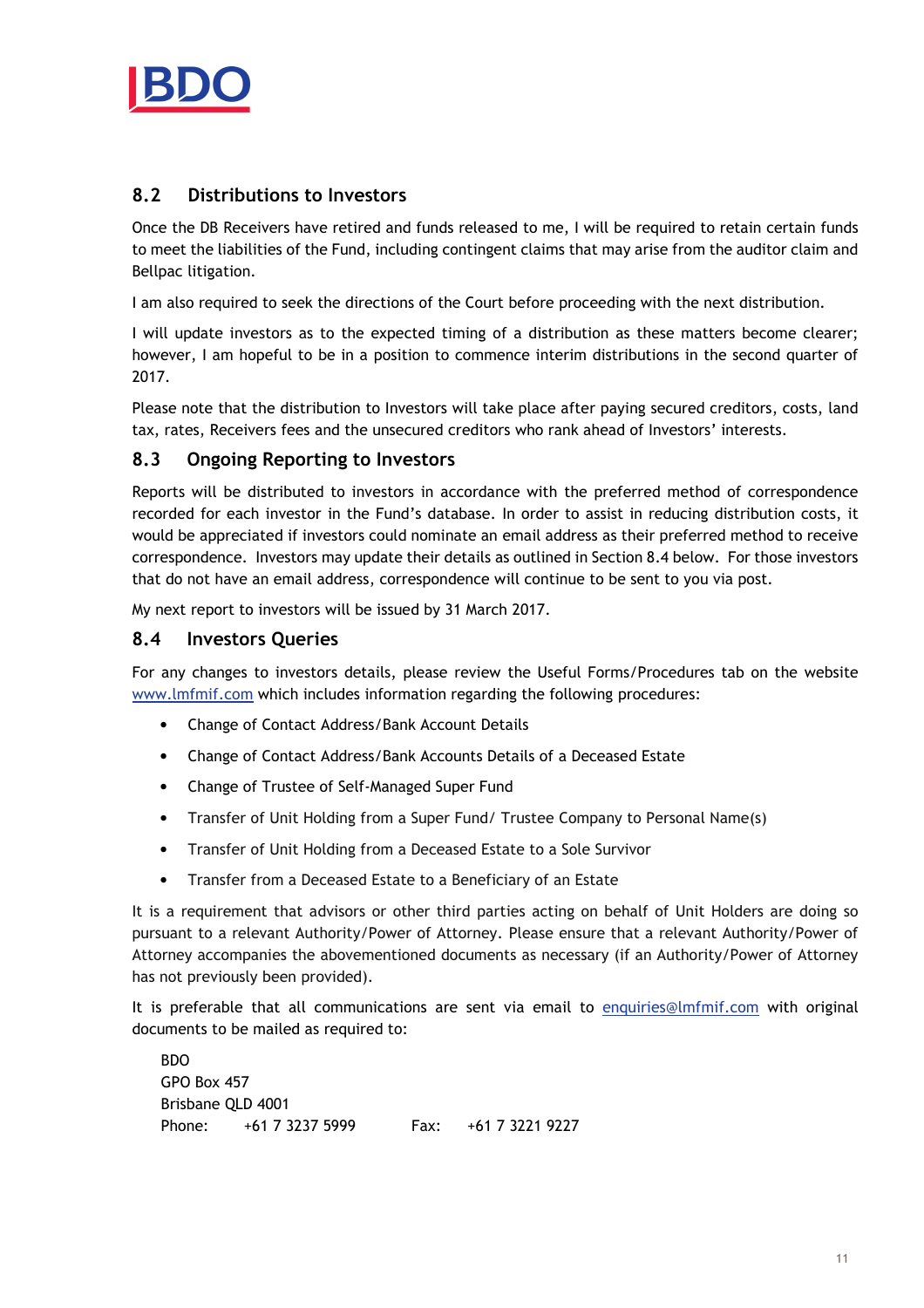

## 9. Receiver's Remuneration and Expenses

There have been six applications to Court to date to approve my remuneration from the date of my appointment on 8 August 2013 until 31 October 2016.

The application for the approval of my remuneration for the period 1 May 2016 to 31 October 2016 was heard on 2 December 2016. The Court ordered that my remuneration for this period be fixed in the amount of \$1,119,991.40 (inclusive of GST) in relation to my role as the person responsible for ensuring the FMIF is wound up in accordance with its constitution and \$13,385.35 (inclusive of GST) in relation to the controllerships of the retirement village assets.

A copy of all documentation in relation to my applications can be found on the website www.lmfmif.com.

In addition to the remuneration previously approved by the Court, I calculate that, on a time basis, I have incurred further remuneration of \$172,367.50 plus outlays of \$3,331.14 plus GST from 1 to 30 November 2016 plus work undertaken in respect of the controllerships of the retirement village assets of \$1,071 plus GST as detailed in the table below and attached summaries.

|                                                                                                                   | <b>Remuneration</b><br>(GST exclusive)<br>\$ | <b>Outlays</b><br>(GSTexclusive)<br>\$ |
|-------------------------------------------------------------------------------------------------------------------|----------------------------------------------|----------------------------------------|
| LM First Mortgage Income Fund (Receivers & Managers Appointed)<br>(Receiver Appointed)                            | 172,368                                      | 3,331                                  |
| OVST Pty Ltd (In Liquidation) (Controllers Appointed)                                                             | 180                                          |                                        |
| Pinevale Villas Morayfield Pty Ltd (In Liquidation) (Controllers<br>Appointed)                                    | 180                                          |                                        |
| Bridgewater Lake Estate Ltd (In Liquidation) (Controllers Appointed)                                              | 180                                          |                                        |
| Redland Bay Leisure Life Ltd (In Liquidation) (Controllers Appointed)                                             | 180                                          |                                        |
| Redland Bay Leisure Life Development Ltd (In Liquidation)<br>(Controllers Appointed)                              | 180                                          |                                        |
| Cameo Estates Lifestyle Villages (Launceston) Pty Ltd<br>(Receivers & Managers Appointed) (Controllers Appointed) | 171                                          |                                        |
| <b>Total</b>                                                                                                      | 173,439                                      | 3,331                                  |

The key matters addressed during the period, were:

• Work undertaken in relation to the litigation matters detailed at Sections 2 and 4 of this report, which include, among other things: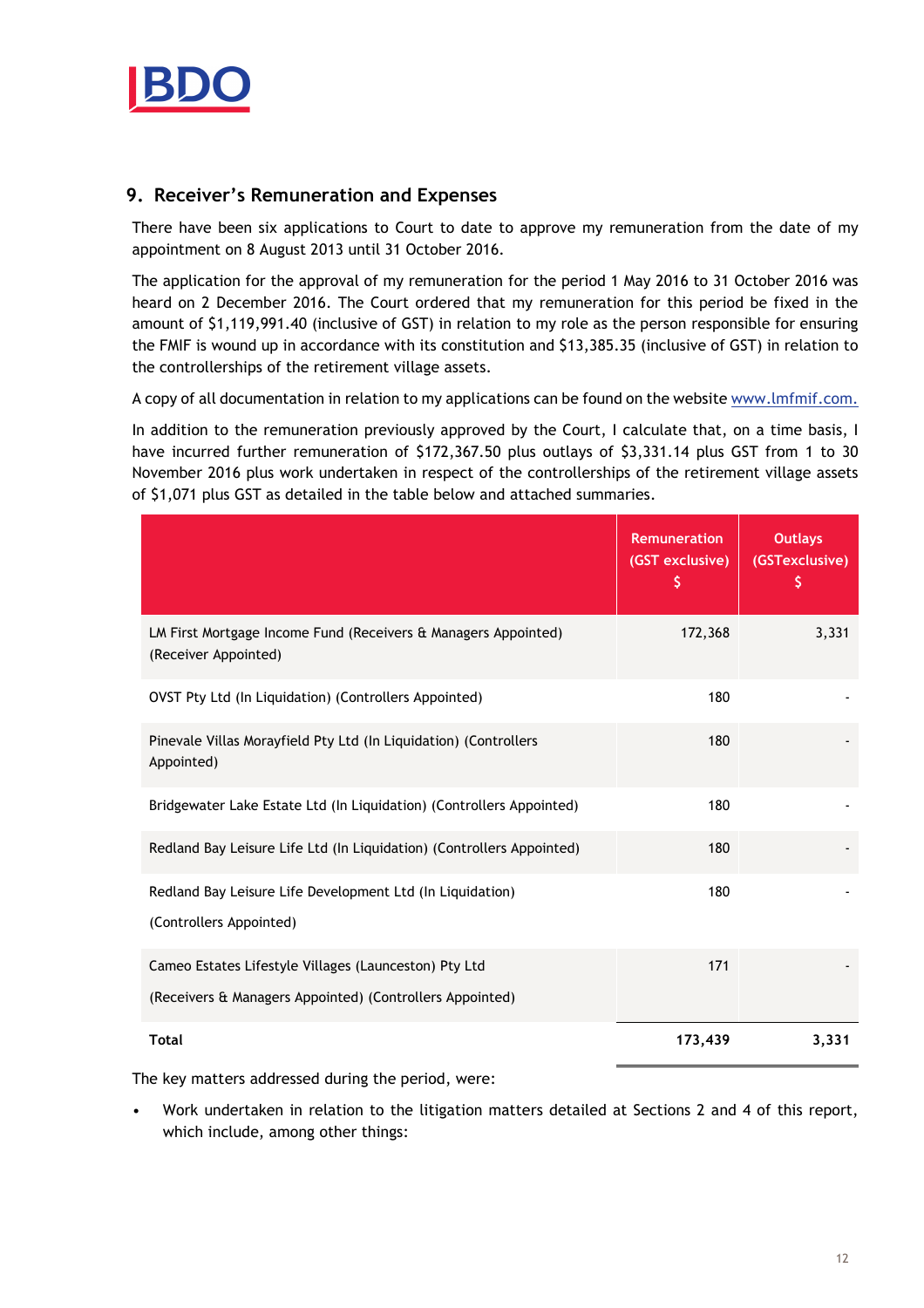

- $\triangleright$  Progressing the claim against the former auditors regarding the financial statements and compliance plan audits following public examinations held, and quantifying the loss suffered by the Fund;
- Providing assistance to the Liquidator of Bellpac regarding the \$8M bond claim and progressing these matters;
- $\triangleright$  Progressing the claim against the MPF and others;
- $\triangleright$  Review of potential claims against former valuers of property securities for negligence and breach of contract;
- $\triangleright$  Progressing claims against guarantors.
- Liaising with various parties in relation to the potential for the DB Receiver's retirement;
- Progressing settlement of Western Union's set off claim;
- Dealing with FTI in relation to their claims for indemnity against the assets of the Fund for expenses and costs incurred in their capacity as liquidators of the responsible entity;
- Maintaining the management accounts of the Fund;
- Undertaking the investor management function for approximately 4,500 investors including answering queries on the winding up of the Fund and maintaining the investment database, including any change in details or transfer of units;
- Preparing of affidavit and supporting material for an application to Court for approval of the receiver's remuneration for the period 1 May to 31 October 2016;
- Finalising outstanding trading matters from the sale of five retirement villages, including tax compliance issues.

I anticipate that my next application to Court for the approval of my remuneration will be made in May/June 2017 covering the period 1 November 2016 to 30 April 2017. A copy of my application in this respect will be posted to the website www.lmfmif.com and investors will be notified when this application has been lodged.

## 10. Queries

Should unit holders wish to advise of any changes in details or require further information, please contact BDO as follows:

**BDO** GPO Box 457 Brisbane QLD 4001 Phone: +61 7 3237 5999 Fax: +61 7 3221 9227 Email: enquiries@lmfmif.com

Yours faithfully

David Whyte Receiver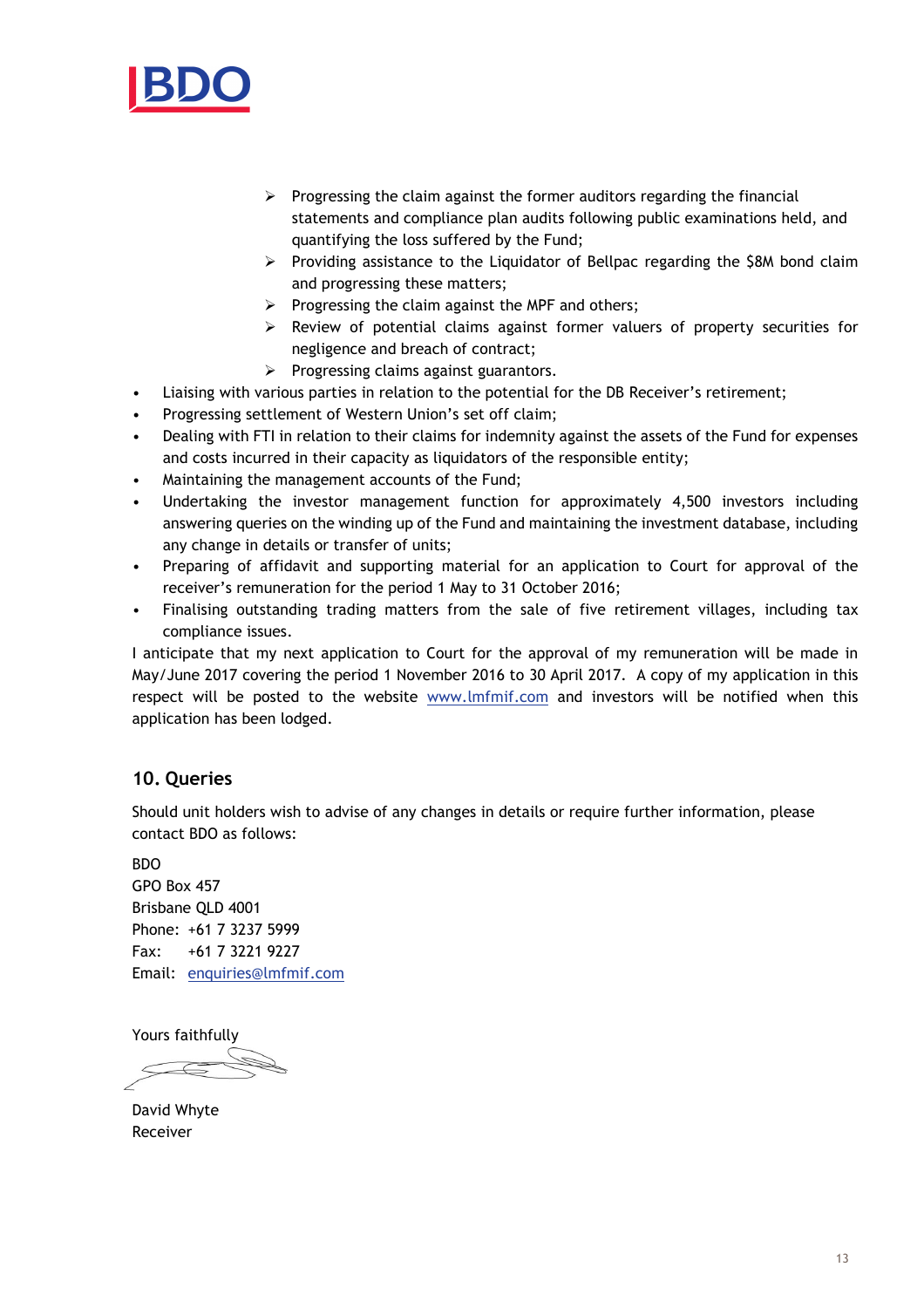

#### REMUNERATION REPORT - Summary of professional fees by category of work for the period 1 November 2016 to 30 November 2016

LM FIRST MORTGAGE INCOME FUND (RECEIVERS AND MANAGERS APPOINTED) (RECEIVER APPOINTED)

|                      |                           |               |                            | <b>Totals</b> |       | <b>Task Area</b> |       |                  |                  |       |      |          |      |                       |      |                |
|----------------------|---------------------------|---------------|----------------------------|---------------|-------|------------------|-------|------------------|------------------|-------|------|----------|------|-----------------------|------|----------------|
|                      |                           |               |                            |               |       | Assets           |       | <b>Creditors</b> | <b>Employees</b> |       |      | Trade On |      | <b>Investigations</b> |      | Administration |
| <b>Employee</b>      | <b>Position</b>           | Rate          | hrs                        |               | hrs   |                  | hrs   |                  | hrs              |       | hrs  |          | hrs  |                       | hrs  |                |
| David Whyte          | Partner                   | 580           | 54.5                       | 31,610.00     | 25.4  | 14,732.00        | 13.1  | 7,598.00         |                  |       | 5.4  | 3,132.00 |      |                       | 10.6 | 6,148.00       |
| Clark Jarrold        | Partner                   | 560           | 13.0                       | 7,280.00      | 13.0  | 7,280.00         |       |                  |                  |       |      |          |      |                       |      |                |
| Eric Leeuwendal      | <b>Executive Director</b> | 495           | 149.4                      | 73,953.00     | 79.7  | 39,451.50        | 28.9  | 14,305.50        |                  |       | 2.3  | 1,138.50 | 13.3 | 6,583.50              | 25.2 | 12,474.00      |
| <b>Craig Jenkins</b> | Partner                   | 490           | 7.1                        | 3,479.00      | 7.1   | 3,479.00         |       |                  |                  |       |      |          |      |                       |      |                |
| John Somerville      | Senior Manager            | 455           | 28.8                       | 13,104.00     | 1.5   | 682.50           | 8.4   | 3,822.00         |                  |       | 4.2  | 1,911.00 | 3.5  | 1,592.50              | 11.2 | 5,096.00       |
| Karen Ashdown        | Associate Director        | 420           | 1.0                        | 420.00        | 1.0   | 420.00           |       |                  |                  |       |      |          |      |                       |      |                |
| Julie Pagcu          | Senior Manager            | 375           | 7.8                        | 2,925.00      | 7.8   | 2,925.00         |       |                  |                  |       |      |          |      |                       |      |                |
| Aubrey Meek          | Senior Accountant II      | 290           | 46.4                       | 13,456.00     |       |                  | 44.7  | 12,963.00        |                  |       | 1.5  | 435.00   |      |                       | 0.2  | 58.00          |
| Dermot O'Brien       | Accountant I              | 235           | 51.8                       | 12,173.00     | 2.4   | 564.00           | 25.8  | 6,063.00         |                  |       | 7.7  | 1,809.50 | 13.5 | 3,172.50              | 2.4  | 564.00         |
| Sarah Cunningham     | <b>Team Assistant</b>     | 200           | 3.6                        | 720.00        |       |                  |       |                  |                  |       |      |          |      |                       | 3.6  | 720.00         |
| Ryan Whyte           | Undergraduate             | 165           | 57.6                       | 9,504.00      |       |                  | 36.2  | 5,973.00         |                  |       |      |          | 14.9 | 2,458.50              | 6.5  | 1,072.50       |
| Andrew Lane          | Undergraduate             | 165           | 15.9                       | 2,623.50      |       |                  | 14.9  | 2,458.50         | 0.5              | 82.50 |      |          |      |                       | 0.5  | 82.50          |
| Nicole Jackson       | <b>Team Assistant</b>     | 160           | 1.2                        | 192.00        |       |                  |       |                  |                  |       |      |          |      |                       | 1.2  | 192.00         |
| Emma Sheehy          | Junior Practice Assista   | 115           | 4.3                        | 494.50        | 4.3   | 494.50           |       |                  |                  |       |      |          |      |                       |      |                |
| Moira Hattingh       | Team Assistant            | 85            | 5.1                        | 433.50        |       |                  |       |                  |                  |       |      |          |      |                       | 5.1  | 433.50         |
|                      |                           | <b>TOTALS</b> | 447.5                      | 172,367.50    | 142.2 | 70,028.50        | 172.0 | 53,183.00        | 0.5              | 82,50 | 21.1 | 8,426.00 | 45.2 | 13,807.00             | 66.5 | 26,840.50      |
|                      |                           |               | <b>GST</b>                 | 17,236.75     |       |                  |       |                  |                  |       |      |          |      |                       |      |                |
|                      |                           |               | <b>TOTAL INC GST</b>       | 189,604.25    |       |                  |       |                  |                  |       |      |          |      |                       |      |                |
|                      |                           |               | <b>AVERAGE HOURLY RATE</b> | 385           |       | 492              |       | 309              |                  | 165   |      | 399      |      | 305                   |      | 404            |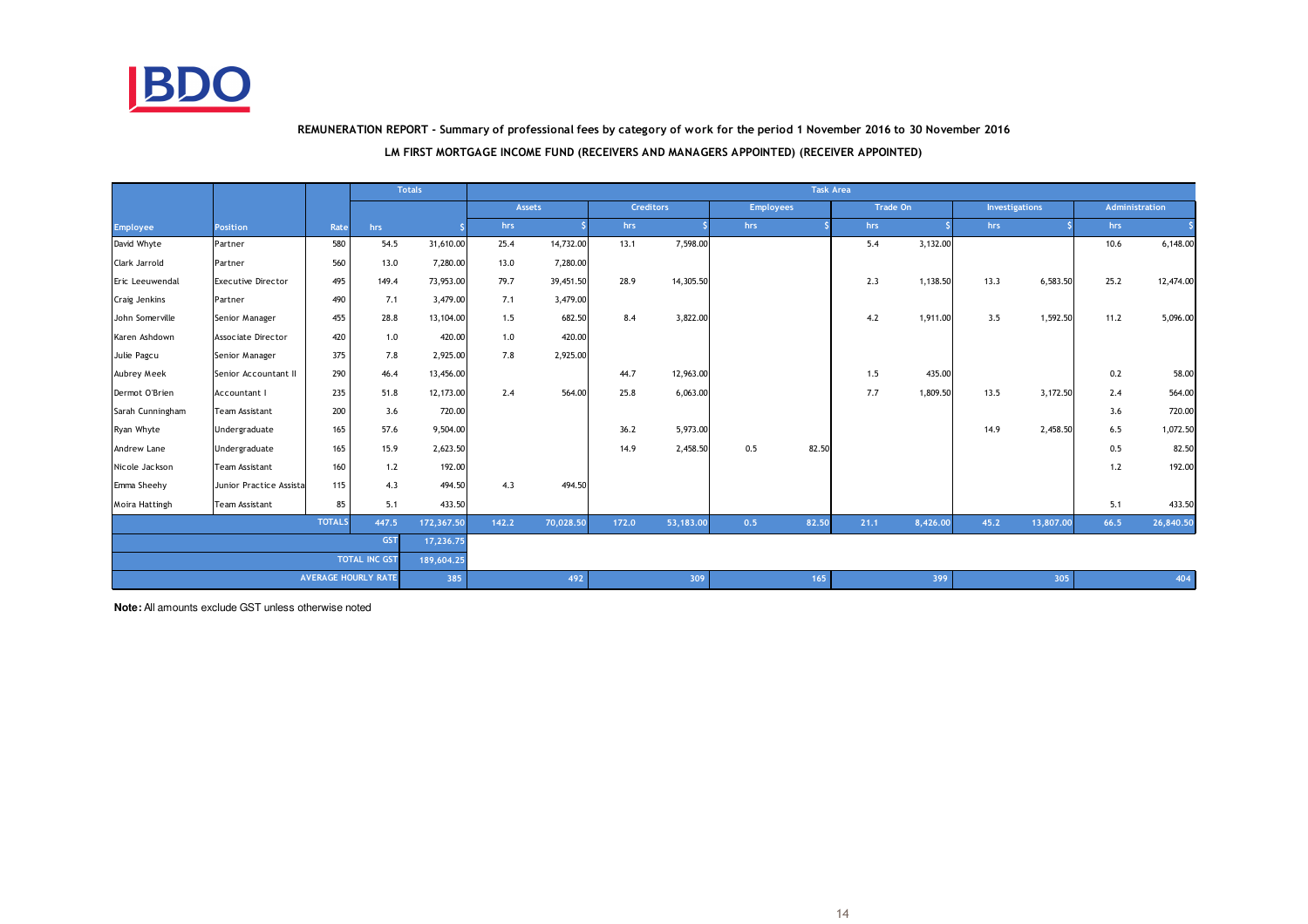

| Disbursements for the period 1 November 2016 to 30 November 2016 |
|------------------------------------------------------------------|
| LM FIRST MORTGAGE INCOME FUND (RECEIVERS AND MANAGERS            |
| APPOINTED) (RECEIVER APPOINTED)                                  |

|                       | Amount     |
|-----------------------|------------|
| <b>Expense Type</b>   | (S ex GST) |
| Postage               | 3,176.59   |
| Printing              | 8.40       |
| Write Offs (BRI Only) | 146.15     |
| <b>TOTAL</b>          | 3,331.14   |
| <b>GST</b>            | 333.11     |
| TOTAL INC GST         | 3,664.25   |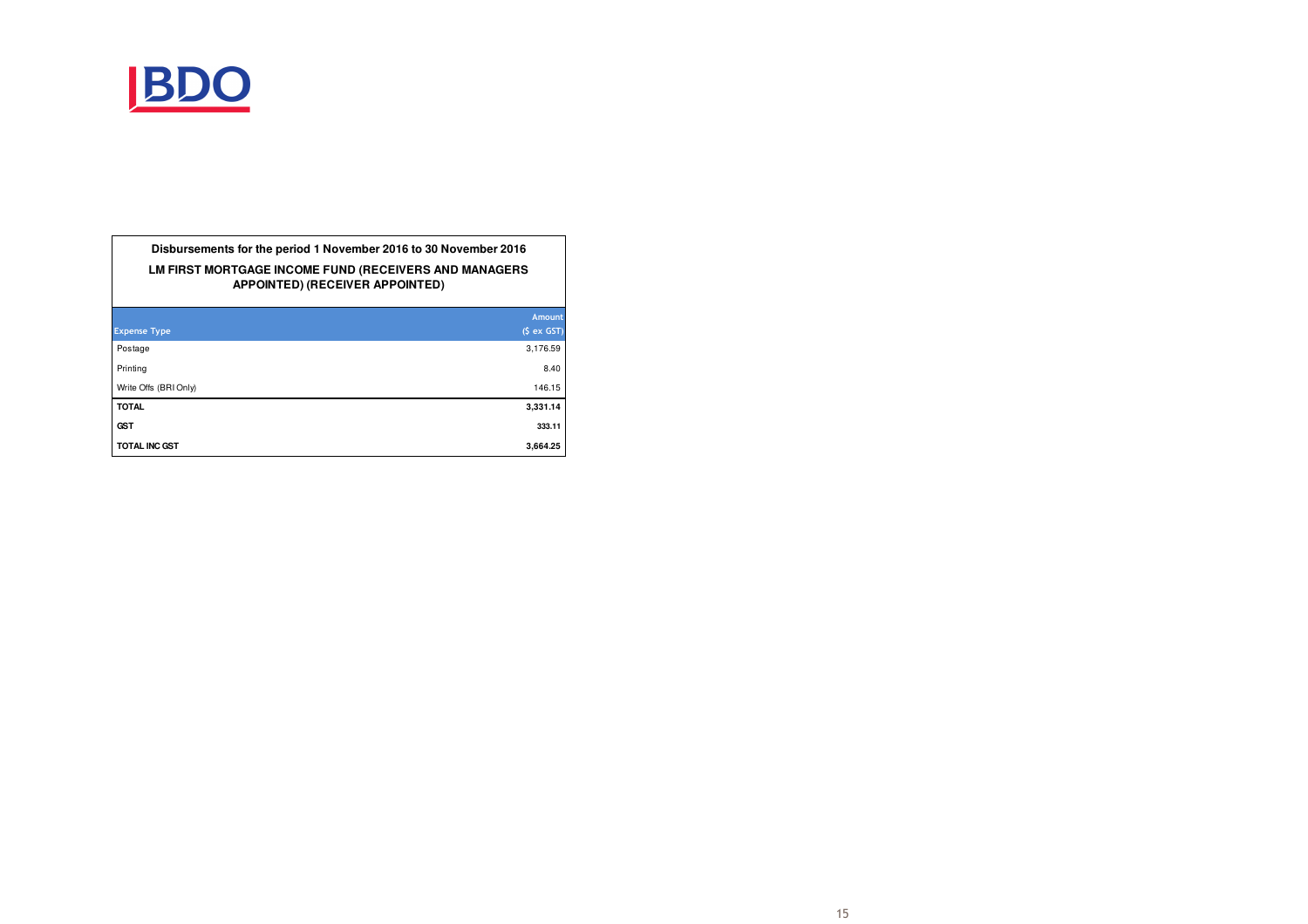

## BRIDGEWATER LAKE ESTATE PTY LIMITED (IN LIQUIDATION) (CONTROLLERS APPOINTED)REMUNERATION REPORT - Summary of professional fees by category of work for the period 1 November 2016 to 30 November 2016

|                 |                 |               | <b>Totals</b>              |        | <b>Task Area</b> |        |  |
|-----------------|-----------------|---------------|----------------------------|--------|------------------|--------|--|
|                 |                 |               |                            |        | Administration   |        |  |
| <b>Employee</b> | <b>Position</b> | Rate          | hrs                        |        | hrs              |        |  |
| Dermot O'Brien  | Accountant I    | 235           | 0.2                        | 47.00  | 0.2              | 47.00  |  |
| Ryan Whyte      | Undergraduate   | 165           | 0.7                        | 115.50 | 0.7              | 115.50 |  |
| Moira Hattingh  | Team Assistant  | 85            | 0.2                        | 17.00  | 0.2              | 17.00  |  |
|                 |                 | <b>TOTALS</b> | 1.1                        | 179.50 | 1.1              | 179.50 |  |
|                 |                 |               | <b>GST</b>                 | 17.95  |                  |        |  |
|                 |                 |               | <b>TOTAL INC GST</b>       | 197.45 |                  |        |  |
|                 |                 |               | <b>AVERAGE HOURLY RATE</b> | 163    |                  | 163    |  |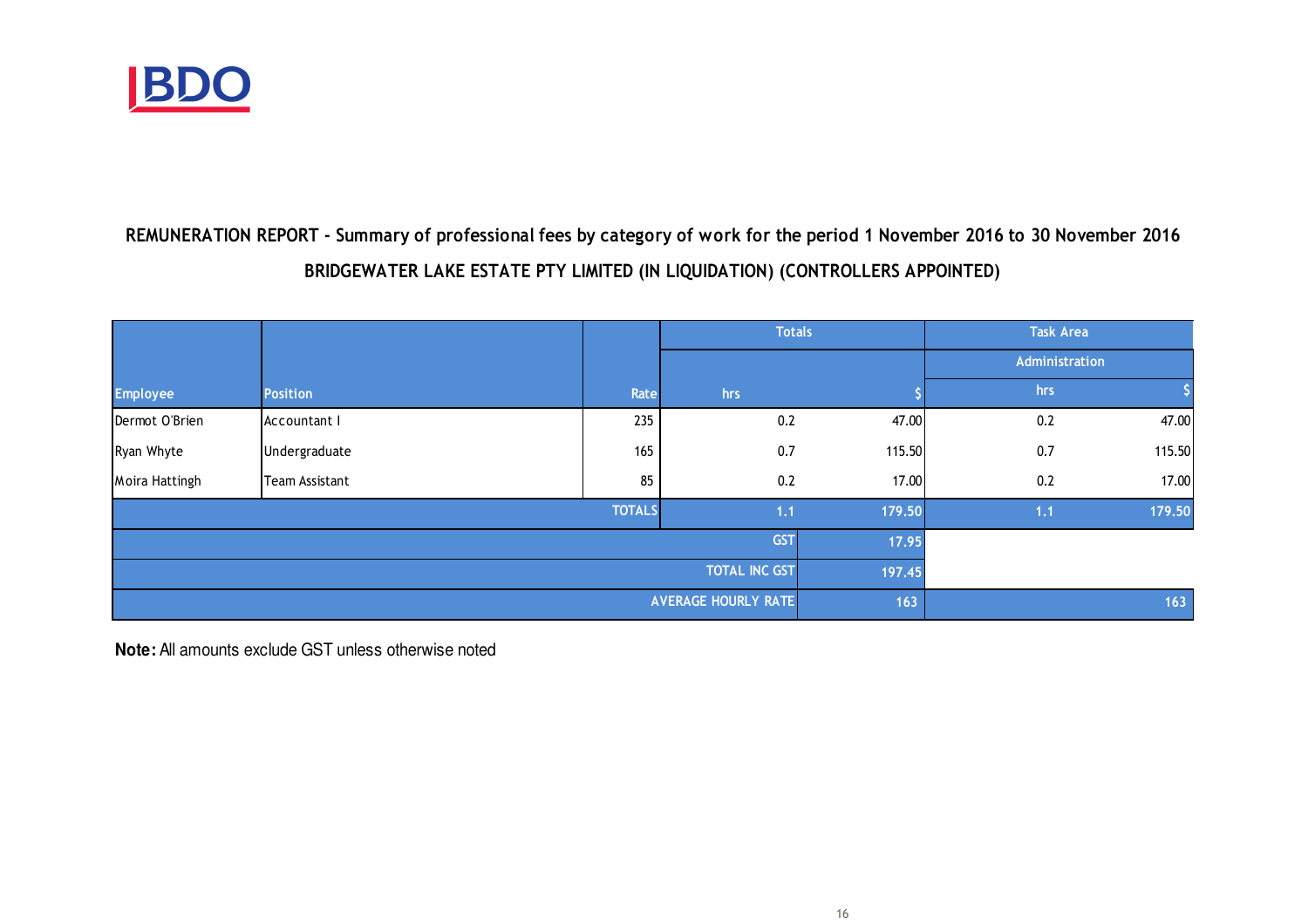

## REMUNERATION REPORT - Summary of professional fees by category of work for the period 1 November 2016 to 30 November 2016OVST PTY LIMITED (IN LIQUIDATION) (CONTROLLERS APPOINTED)

|                 |                 |               | <b>Totals</b>              |        | <b>Task Area</b> |       |                |        |
|-----------------|-----------------|---------------|----------------------------|--------|------------------|-------|----------------|--------|
|                 |                 |               | <b>Creditors</b>           |        |                  |       | Administration |        |
| <b>Employee</b> | <b>Position</b> | Rate          | hrs                        |        | hrs              |       | hrs            |        |
| Dermot O'Brien  | Accountant I    | 235           | 0.2                        | 47.00  | 0.2              | 47.00 |                |        |
| Ryan Whyte      | Undergraduate   | 165           | 0.7                        | 115.50 |                  |       | 0.7            | 115.50 |
| Moira Hattingh  | Team Assistant  | 85            | 0.2                        | 17.00  |                  |       | 0.2            | 17.00  |
|                 |                 | <b>TOTALS</b> | 1.1                        | 179.50 | 0.2              | 47.00 | 0.9            | 132.50 |
|                 |                 |               | <b>GST</b>                 | 17.95  |                  |       |                |        |
|                 |                 |               | <b>TOTAL INC GST</b>       | 197.45 |                  |       |                |        |
|                 |                 |               | <b>AVERAGE HOURLY RATE</b> | 163    |                  | 235   |                | 147    |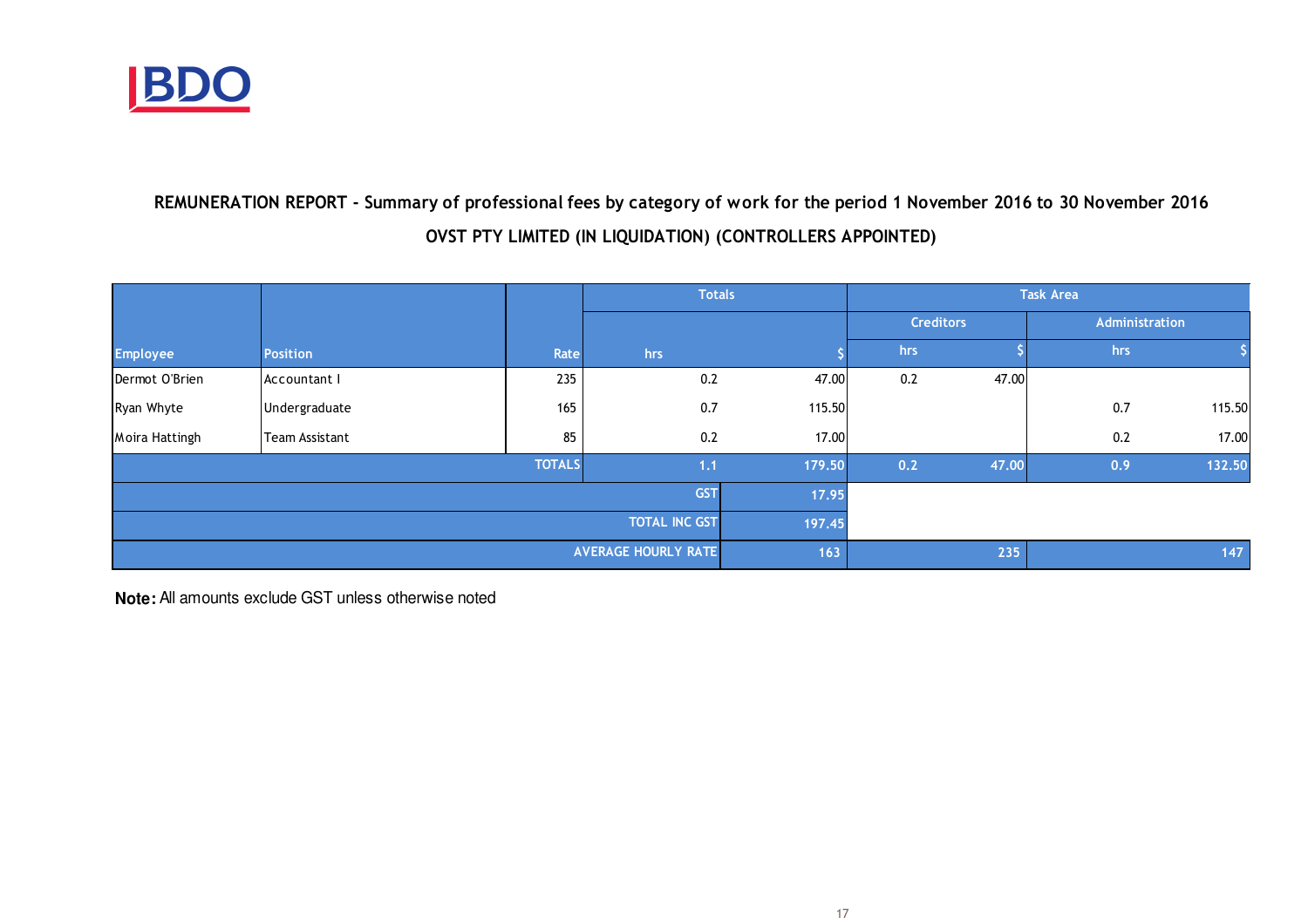

CAMEO ESTATES LIFESTYLE VILLAGES (LAUNCESTON) PTY LTD (RECEIVERS AND MANAGERS APPOINTED) (CONTROLLERS APPOINTED)REMUNERATION REPORT - Summary of professional fees by category of work for the period 1 November 2016 to 30 November 2016

|                 |                       |               | <b>Totals</b>              |        |     |       | <b>Task Area</b> |        |
|-----------------|-----------------------|---------------|----------------------------|--------|-----|-------|------------------|--------|
|                 |                       |               | <b>Creditors</b>           |        |     |       | Administration   |        |
| <b>Employee</b> | <b>Position</b>       | Rate          | hrs                        |        | hrs |       | hrs              |        |
| Dermot O'Brien  | Accountant I          | 235           | 0.2                        | 47.00  | 0.2 | 47.00 |                  |        |
| Ryan Whyte      | Undergraduate         | 165           | 0.7                        | 115.50 |     |       | 0.7              | 115.50 |
| Moira Hattingh  | <b>Team Assistant</b> | 85            | 0.1                        | 8.50   |     |       | 0.1              | 8.50   |
|                 |                       | <b>TOTALS</b> | 1.0                        | 171.00 | 0.2 | 47.00 | 0.8              | 124.00 |
|                 |                       |               | <b>GST</b>                 | 17.10  |     |       |                  |        |
|                 |                       |               | <b>TOTAL INC GST</b>       | 188.10 |     |       |                  |        |
|                 |                       |               | <b>AVERAGE HOURLY RATE</b> | 171    |     | 235   |                  | 155    |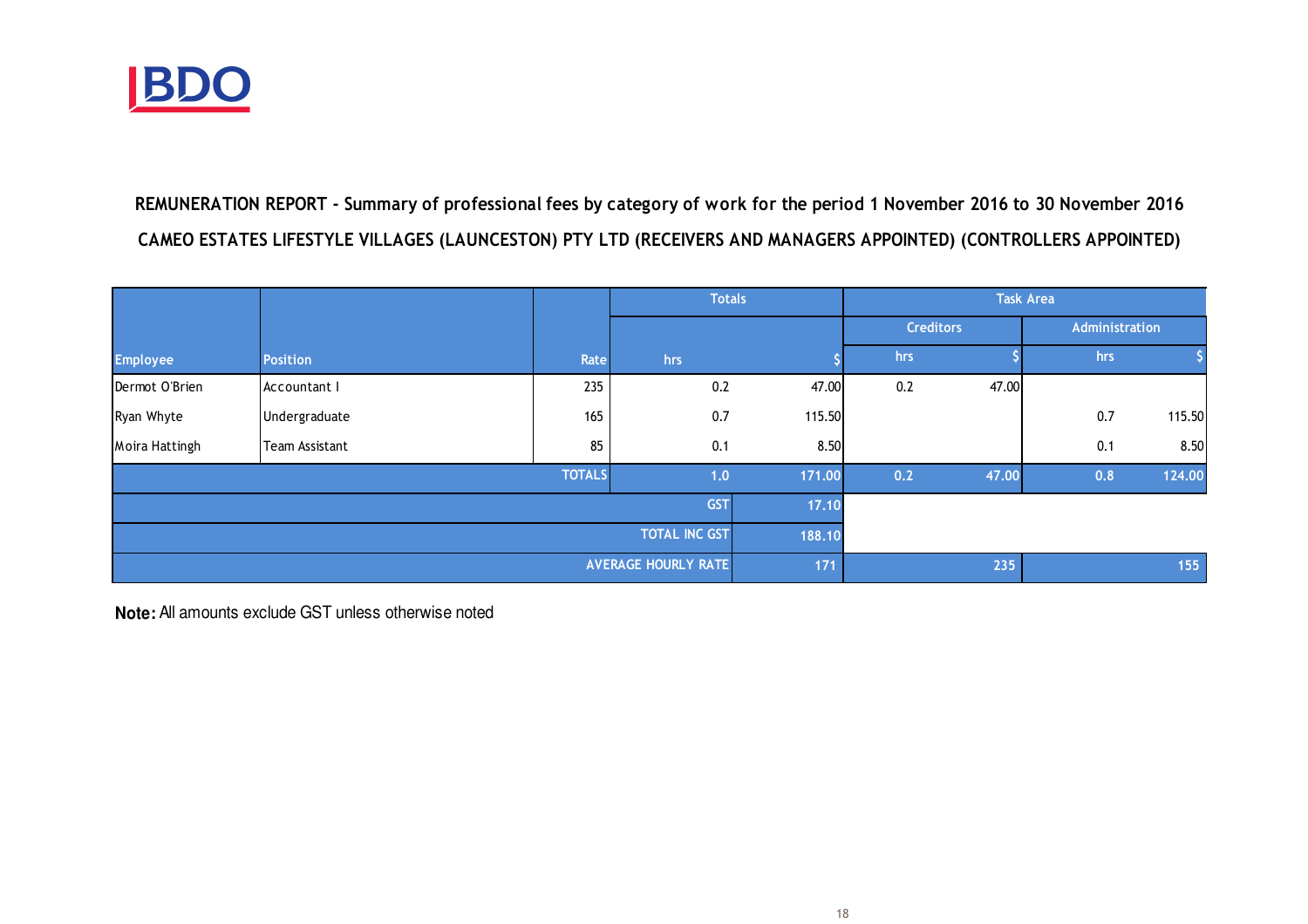

# REMUNERATION REPORT - Summary of professional fees by category of work for the period 1 November 2016 to 30 November 2016PINEVALE VILLAS MORAYFIELD PTY LTD (IN LIQUIDATION) (CONTROLLERS APPOINTED)

|                 |                       |               |                            | <b>Totals</b> |                  | <b>Task Area</b> |                |        |
|-----------------|-----------------------|---------------|----------------------------|---------------|------------------|------------------|----------------|--------|
|                 |                       |               |                            |               | <b>Creditors</b> |                  | Administration |        |
| <b>Employee</b> | <b>Position</b>       | Rate          | hrs                        |               | hrs              |                  | hrs            |        |
| Dermot O'Brien  | Accountant I          | 235           | 0.2                        | 47.00         | 0.2              | 47.00            |                |        |
| Ryan Whyte      | Undergraduate         | 165           | 0.7                        | 115.50        |                  |                  | 0.7            | 115.50 |
| Moira Hattingh  | <b>Team Assistant</b> | 85            | 0.2                        | 17.00         |                  |                  | 0.2            | 17.00  |
|                 |                       | <b>TOTALS</b> | 1.1                        | 179.50        | 0.2              | 47.00            | 0.9            | 132.50 |
|                 |                       |               | <b>GST</b>                 | 17.95         |                  |                  |                |        |
|                 |                       |               | <b>TOTAL INC GST</b>       | 197.45        |                  |                  |                |        |
|                 |                       |               | <b>AVERAGE HOURLY RATE</b> | 163           |                  | 235              |                | 147    |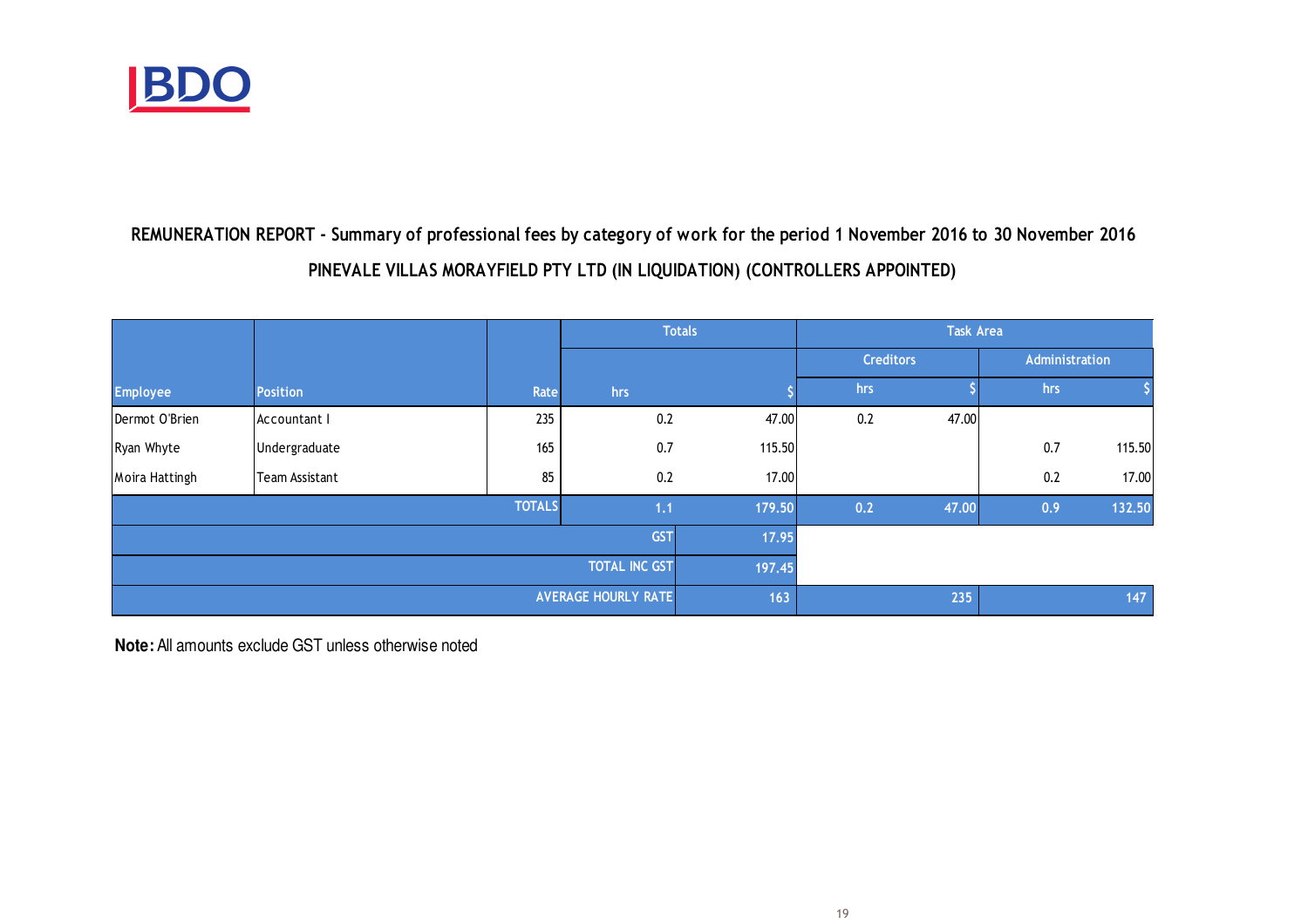

# REMUNERATION REPORT - Summary of professional fees by category of work for the period 1 November 2016 to 30 November 2016REDLAND BAY LEISURE LIFE PTY LTD (IN LIQUIDATION) (CONTROLLERS APPOINTED)

|                      |                 |               |                            | <b>Totals</b> |                  | <b>Task Area</b> |     |                |  |
|----------------------|-----------------|---------------|----------------------------|---------------|------------------|------------------|-----|----------------|--|
|                      |                 |               |                            |               | <b>Creditors</b> |                  |     | Administration |  |
| <b>Employee</b>      | <b>Position</b> | Rate          | hrs                        |               | hrs              |                  | hrs |                |  |
| Dermot O'Brien       | Accountant I    | 235           | 0.2                        | 47.00         |                  |                  | 0.2 | 47.00          |  |
| Ryan Whyte           | Undergraduate   | 165           | 0.7                        | 115.50        |                  |                  | 0.7 | 115.50         |  |
| Moira Hattingh       | Team Assistant  | 85            | 0.2                        | 17.00         |                  |                  | 0.2 | 17.00          |  |
|                      |                 | <b>TOTALS</b> | 1.1                        | 179.50        |                  |                  | 1.1 | 179.50         |  |
|                      |                 |               | <b>GST</b>                 | 17.95         |                  |                  |     |                |  |
| <b>TOTAL INC GST</b> |                 |               |                            | 197.45        |                  |                  |     |                |  |
|                      |                 |               | <b>AVERAGE HOURLY RATE</b> | 163           |                  |                  |     | 163            |  |